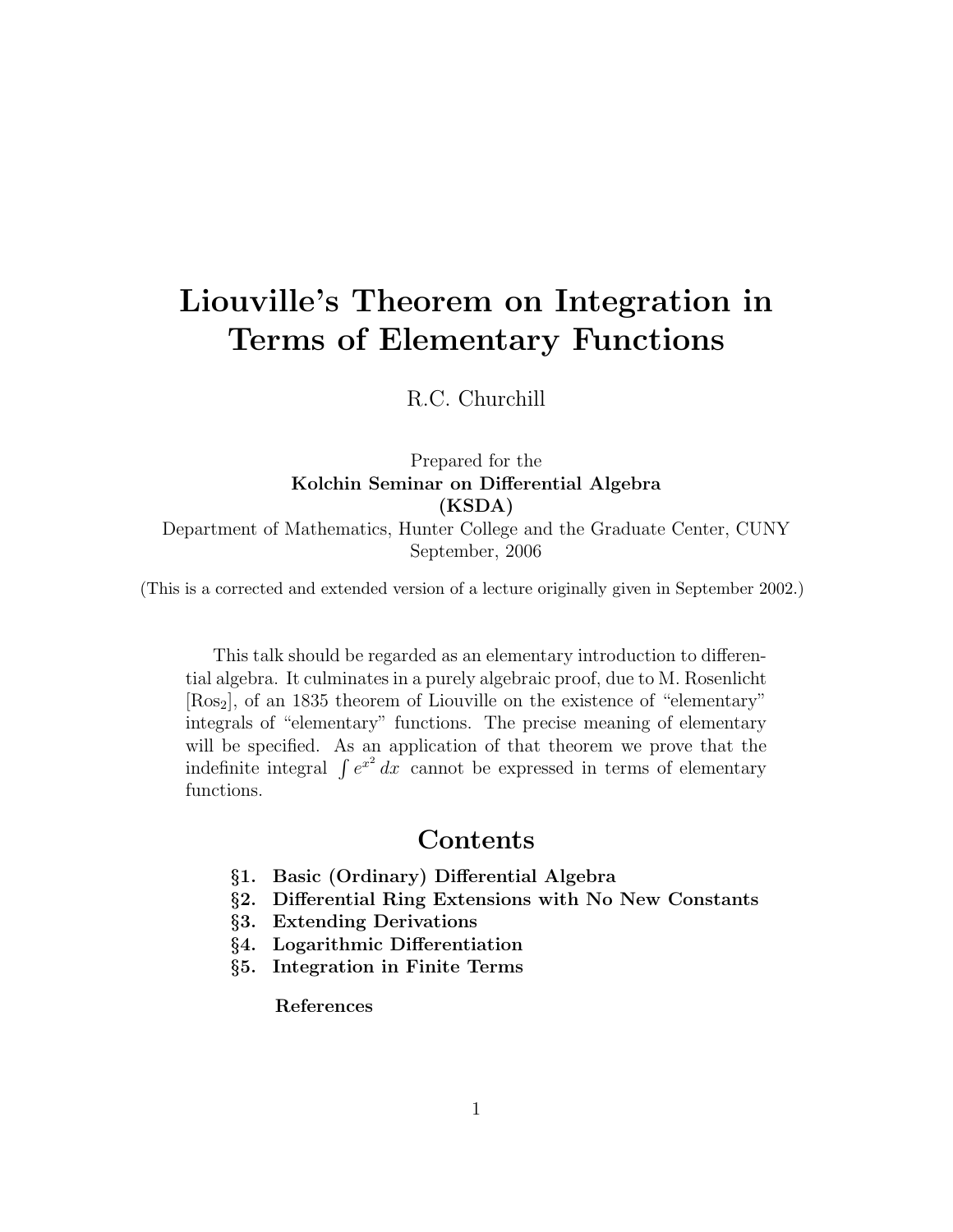Throughout the notes "ring" means "commutative ring with (multiplicative) identity". That identity is denoted by 1 when the ring should be clear from context; by  $1_R$  when this may not be the case and the ring is denoted R. The product rs of ring elements r and s is occasionally denoted  $r \cdot s$ .

## 1. Basic (Ordinary) Differential Algebra

Throughout the section R is a ring.

An additive group homomorphism  $\delta : r \in R \mapsto r' \in R$  is a *derivation* if the Leibniz rule

$$
(1.1)\qquad \qquad (rs)' = r \cdot s' + r' \cdot s
$$

holds for all  $r, s \in R$ ; when  $\delta$  is understood one simply refers to "the derivation"  $r \mapsto r'$  (on R)". The kernel of a derivation refers to the kernel of the underlying group homomorphism, i.e.,  $\{r \in R : r' = 0\}$ . Note from (1.1) and induction that

$$
(1.2) \qquad (r^n)' = nr^{n-1} \cdot r', \qquad 1 \le n \in \mathbb{Z}.
$$

A differential ring consists of a ring R and a derivation<sup>1</sup>  $\delta_R : R \to R$ . When  $(R, \delta_R)$  and  $(S, \delta_S)$  are such a ring homomorphism  $\varphi : R \to S$  is a morphism of differential rings when  $\varphi$  commutes with the derivations, i.e., when

$$
\delta_S \circ \varphi = \varphi \circ \delta_R.
$$

Differential rings constitute the objects of a category; morphisms of differential rings form the morphisms thereof.

An ideal i of a differential ring R is a *differential ideal* if i is "closed under the derivation", i.e., if  $r \in \mathfrak{i}$  implies  $r' \in \mathfrak{i}$ . The kernel of any morphism in the category of differential rings is such an ideal. The quotient of a differential ring by a differential ideal inherits a derivation in the expected way, and the anticipated factorizations and isomorphisms are valid. In particular, when  $f: R \to S$  is a morphism with kernel i and  $\varphi: R \to R/\mathfrak{i}$  is the canonical homomorphism there is a factorization

(1.4) 
$$
\begin{array}{ccc}\n & R & \xrightarrow{f} & S \\
\varphi \downarrow & \nearrow & \\
R/i\n\end{array}
$$

<sup>&</sup>lt;sup>1</sup>More generally, one can consider rings with many derivations. In that context what we have called a differential ring would be called an "ordinary differential ring". We have no need for the added generality.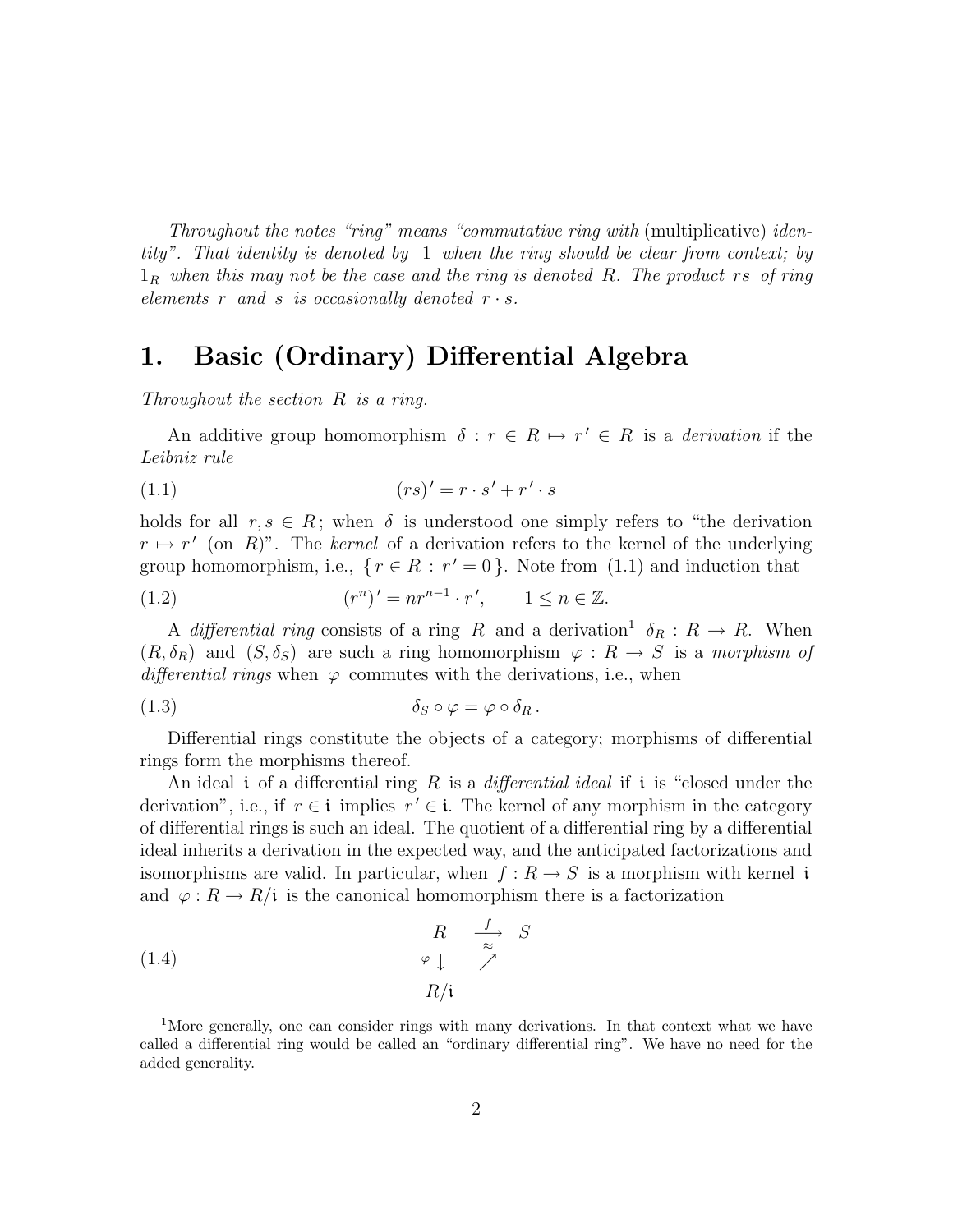into morphisms of the category.

When  $(R, \delta_R)$  is a differential ring and  $r \in R$  one often refers to the evaluation  $\delta_R r$  as "differentiating r". When  $r, s \in R$  satisfy  $\delta_R r = s$  one refers to s as the derivative of r and to r as a primitive<sup>2</sup> of s.

#### Examples 1.5 :

- (a) When x denotes a single indeterminate<sup>3</sup> over  $\mathbb R$  the usual derivative  $d/dx$  gives the polynomial algebra  $\mathbb{R}[x]$  the structure of a differential ring. More generally, when  $R[x]$  is the polynomial algebra over R in a single indeterminate x the mapping  $d/dx$ :  $\sum_j r_j x^j \mapsto \sum_j j r_j x^{j-1}$  is a derivation on  $R[x]$ , and thereby endows  $R[x]$  with the structure of a differential ring. This is the usual derivation on  $R|x|$ .
- (b) The mapping  $r \in R \mapsto 0 \in R$  is a derivation on R, called the trivial derivation.
- (c) Let F be a field, let x be a single indeterminate over F, and give  $R := F[x]$ the usual derivation. Then the only proper differential ideal of  $R$  is the zero ideal. This follows immediately from the PID property of  $R$  and the fact that the derivative of any generator of a non-zero ideal, being of lower degree than that of the generator, cannot be in the ideal.
- (d) The only derivation on a finite field is the trivial derivation. Indeed, when  $K$  is a finite field of characteristic  $p > 0$  the Frobenius mapping  $k \in K \mapsto k^p \in K$ is an isomorphism, and as a result any  $k \in K$  has the form  $k = \ell^p$  for some  $\ell \in K$ . By (1.2) we then have  $k' = (\ell^p)' = p\ell^{p-1}\ell' = 0$ , and the assertion follows.

The usual derivation on the polynomial ring  $\mathbb{R}[x]$  is certainly familiar from elementary calculus, where it is primarily used for the analysis of functions. However, readers should also be aware of the fact that this derivative can be useful for purely algebraic reasons, e.g., for investigating the multiplicity of roots.

To recall this application let K be a field, let  $p \in K[x]$  be a polynomial, and let  $\alpha \in K$  be a root of p. Then we can write

$$
p(x) = (x - \alpha)^m q(x) ,
$$

<sup>2</sup>One is tempted to refer to primitives as "anti-derivatives" or "indefinite integrals," but that terminology is seldom encountered.

<sup>&</sup>lt;sup>3</sup>As opposed to an *n*-tuple  $x = (x_1, \ldots, x_n)$  of algebraically independent elements over R.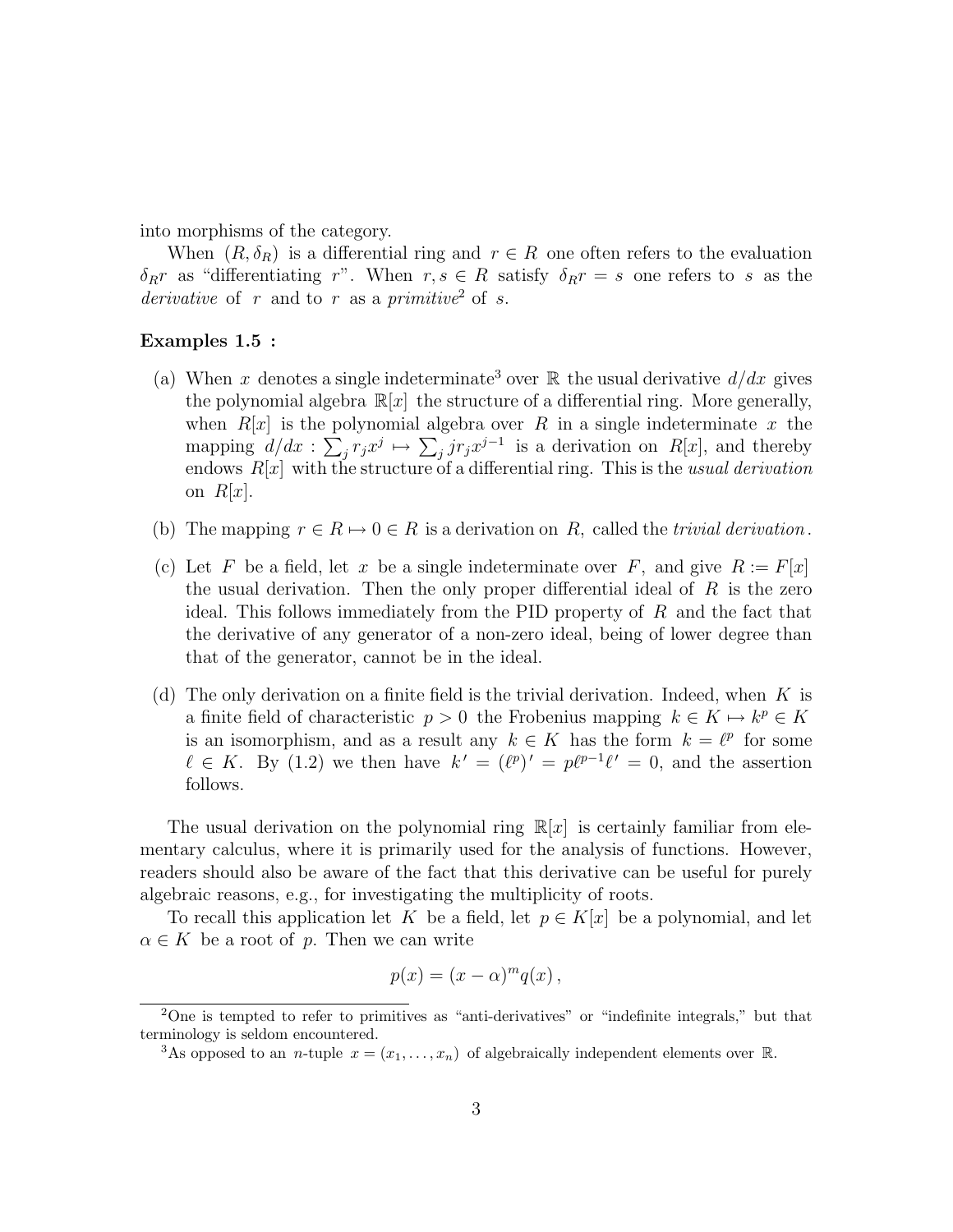where  $q \in K[x]$  is relatively prime to  $x - \alpha$  and  $m \ge 1$  is an integer. When  $m = 1$ the root is *simple*; otherwise it is *multiple*. In either case m is the *multiplicity* of the root. Applying the usual derivation to the displayed formula we see that

$$
p'(x) = (x - \alpha)^m q'(x) + m(x - \alpha)^{m-1} q(x),
$$

and therefore

$$
p'(x) = (x - \alpha)q'(x) + q(x)
$$
 when  $m = 1$ ,  
\n $p'(x) = (x - \alpha)^{m-1} ((x - \alpha)q'(x) + mq(x))$  when  $m > 1$ .

Since  $q(\alpha) \neq 0$  we have the following immediate consequence<sup>4</sup>.

**Proposition 1.6** : Let K be a field, let x be a single indeterminate over  $K$ , assume the usual derivation on  $K[x]$ , and suppose  $p \in K[x]$ . Then an element  $\alpha \in K$  is a multiple root of p if and only if  $p(\alpha) = p'(\alpha) = 0$ .

**Corollary 1.7 :** Suppose  $L \supset K$  is an extension of fields and  $p \in K[x]$  is such that  $p$  and  $p'$  are relatively prime. Then  $p$  has no multiple root in  $L$ .

**Proof :** From the relatively prime assumption we can find elements  $q, h \in K[x]$  such that  $gp + hp' = 1$ , and if  $\ell \in L$  were a multiple root then evaluating at  $\ell$  would yield the contradiction  $0 = g(\ell) \cdot 0 + h(\ell) \cdot 0 = g(\ell)p(\ell) + h(\ell)p'(\ell) = 1.$  q.e.d.

**Corollary 1.8** : Suppose  $L \supset K$  is an extension of fields and  $p \in K[x]$  is irreducible. Then p has no multiple root in L if and only if  $p' \neq 0$ .

#### Proof :

 $\Rightarrow$  If  $p' = 0$  and  $\ell \in L$  is a root of p then  $\ell$  must be a multiple root by Proposition 1.6.

 $\Leftarrow$  Since p is irreducible p' has lower degree than p the two elements p and p' must be relatively prime. We conclude from Corollary 1.7 that  $p$  has no multiple root in L.

#### q.e.d.

We need a characteristic zero consequence of Proposition 1.6 which requires (a) of the following preliminary result. Assertion (b) is never used in our subsequent work, but contrasting the 0 characteristic and positive characteristic cases can be instructive.

<sup>&</sup>lt;sup>4</sup>The presentation of this result, and the two corollaries that follow, is patterned after [Hun, Chapter III, §6, Theorem 6.10, pp. 161-2].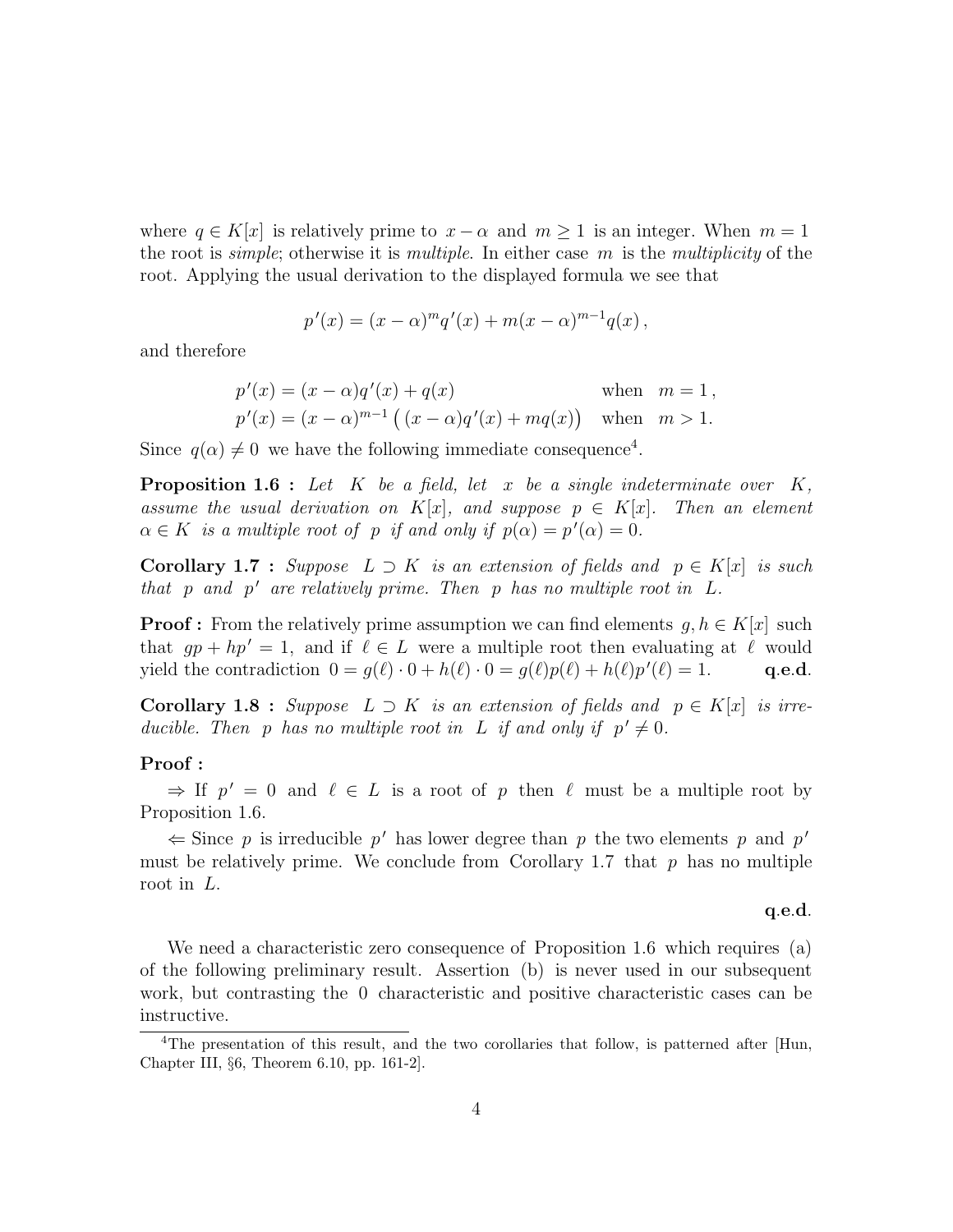**Proposition 1.9** : Suppose K is a field, x is a single indeterminate over K, and  $p(x) \in K[x]$  has degree  $n \geq 1$ . Assume the usual derivation on  $K[x]$ . Then the following statements hold.

- (a) When char(K) = 0 the usual derivative  $p'(x)$  of  $p(x)$  has degree  $n-1$ . In particular,  $p'(x) \neq 0$ .
- (b) When  $char(K) = p > 0$  the polynomial  $p(x)$  satisfies  $p'(x) = 0$  if and only if when char( $\Lambda$ ) = p > 0 the potynomial  $p(x)$  satisfies  $p(x) = 0$  if and  $p(x)$  has the form  $p(x) = \sum_{j=0}^{n} k_j x^j$ , where  $p|j$  whenever  $0 \neq k_j \in K$ .

**Proof :** We have  $p(x) = \sum_{j=0}^{n} k_j x^j$  and  $p'(x) = \sum_{j=0}^{n} j k_j x^{j-1}$ , where  $n > 0$  and  $k_n \neq 0.$ 

(a) If char(K) = 0 then  $nk_n \neq 0$ , hence  $p'(x) \neq 0$ .

(b) If char(K) = p > 0 then  $p'(x) = 0$  if and only if  $jk_j = 0$  for  $j = 1, ..., n$ , i.e., if and only if  $jk_j \equiv 0 \pmod{p}$  for  $j = 1, ..., n$ , and this is obviously the case if and only if  $p|j$  whenever  $0 \neq k_j \in K$ .

q.e.d.

**Theorem 1.10** : Any algebraic extension of a field of characteristic 0 is separable. **Proof :** By Proposition 1.9(a) and Corollary 1.7.  $q.e.d.$ 

**Remark 1.11 :** Theorem 1.10 is false when the characteristic 0 assumption is dropped. To see a specific example let t be an indeterminate over  $\mathbb{Z}/2\mathbb{Z}$ , let  $K =$ dropped. To see a specific example let t be an indeterminate over  $\mathbb{Z}/2\mathbb{Z}$ , let  $K = (\mathbb{Z}/2\mathbb{Z})(t)$  and let  $\sqrt{t} \in K^a$  be a root of  $p(x) = x^2 - t \in K[x]$ .  $(K^a)$  is used to denote an algebraic closure of  $K$ .) The polynomial is irreducible (otherwise  $t$  is easily seen to be algebraic over  $\mathbb{Z}/2\mathbb{Z}$ ), but (by straightforward verification) factors in  $K^a[x]$  as  $(x - \sqrt{t})^2$  (because  $-\sqrt{t} = \sqrt{t}$  and  $x^2 - t = (x + \sqrt{t})(x - \sqrt{t})$ ). The extension  $K(\sqrt{t}) \supset K$  is therefore not separable. (For generalizations of this example see [Ste, p. 84].)

Suppose  $R$  is

- a differential ring with derivation  $\delta_R$ ,
- a subring of a differential ring S with derivation  $\delta_S$ , and
- $\delta_S|_R = \delta_R;$

then R is a differential subring of S,  $S \supset R$  is a differential ring extension, and the derivation  $\delta_R$  on R is said to extend to (the derivation  $\delta_S$  on) S. Of course "ring" is replaced by "integral domain" or "field" when  $R$  and  $S$  have those structures. The subscripts on both  $\delta_R$  and  $\delta_S$  are generally omitted, e.g., one simply refers to the extension  $\delta: S \to S$  of the derivation  $\delta: R \to R$ .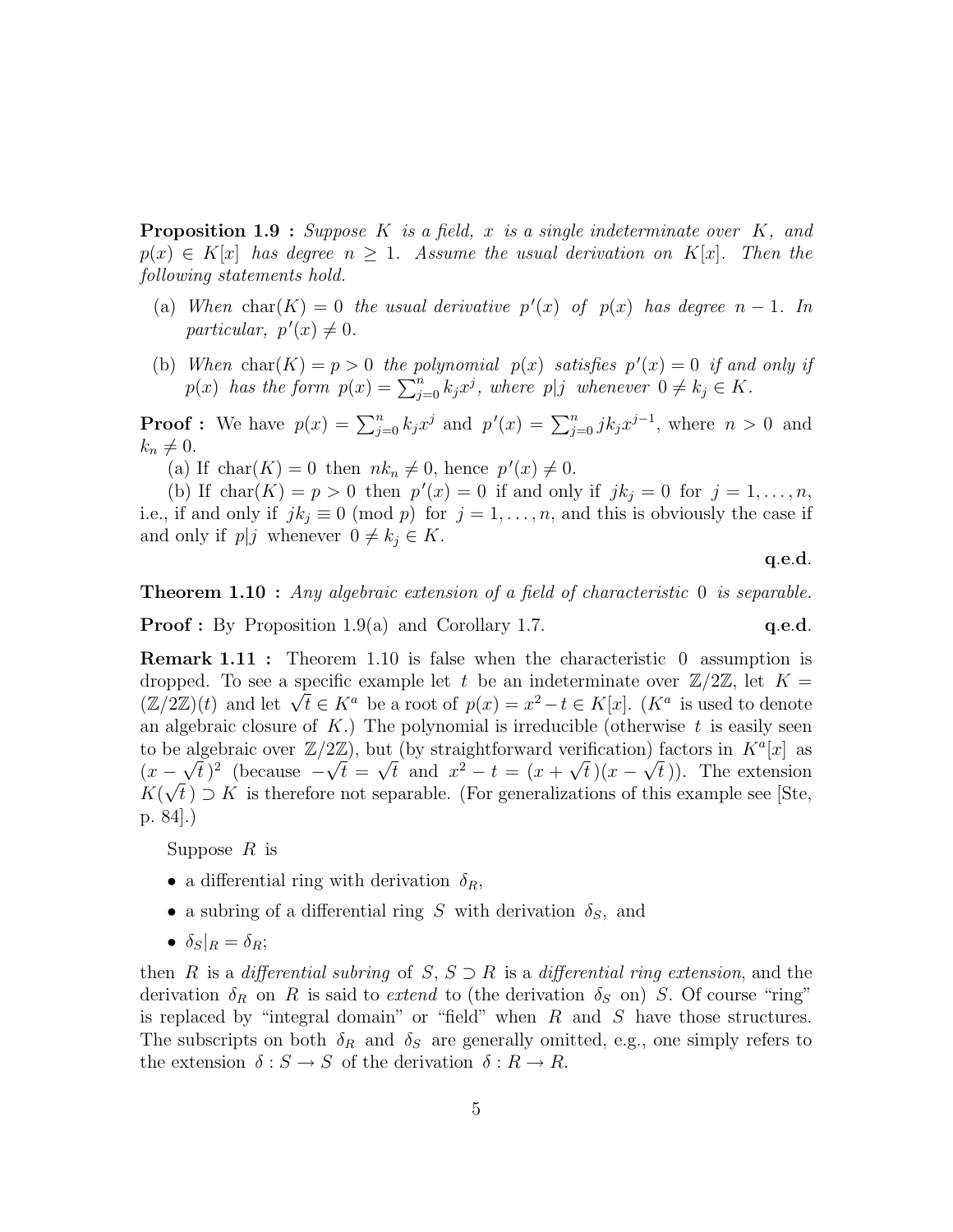#### Examples 1.12 :

- (a) The kernel  $R_C$  of a derivation on R is a differential subring of R, and is a differential subfield when R is a field. Moreover,  $R_C$  contains the image of Z in R, i.e., the image of Z under the mapping  $n \in \mathbb{Z} \mapsto n \cdot 1 := n \cdot 1_R \in R$ . In particular,  $0, \pm 1, \pm 2, \cdots \in R_C$ . The verifications of these assertions are elementary.  $R_C$  is the *ring* (resp. *field*) of constants of R. Example: When the usual derivation on  $\mathbb{R}[x]$  is assumed one has  $\mathbb{R}[x]_C = \{\text{constant polynomials}\}\simeq$ R.
- (b) Suppose R is an integral domain and  $Q_R$  is the associated quotient field. Then any derivation  $\delta : r \to r'$  on R extends to  $Q_R$  via the quotient rule  $(r/s)' :=$  $(sr' - rs')/s^2$ , and this is the unique extension of  $\delta$  to  $Q_R$ . The verifications (that this extension is well-defined and unique) are again elementary.

**Proposition 1.13** : Suppose  $L \supset K$  is a differential field extension and  $\ell \in L\backslash K$ . Then  $K[\ell] \supset K$  is a differential ring extension if and only if

$$
\ell' \in K[\ell].
$$

#### Proof :

⇒ : Condition (i) is a consequence of the definition of a derivation.

 $\Leftarrow$ : If  $\ell$  is algebraic over K the result follows from  $K(\ell) = K[\ell]$  (an algebraic result assumed familiar to readers<sup>5</sup> P ). If ` is transcendental over K and p(`) = P  $j$   $k_j \ell^j \in K[\ell]$  then  $(p(\ell))' = \sum_j k'_j \ell_j + (\sum_j j k_j \ell^{j-1}) \ell' \in K[\ell].$ 

q.e.d.

 ${}^{5}$ For a proof see, e.g., [Hun, Chapter V,  $\S1$ , Theorem 1.6, p. 234].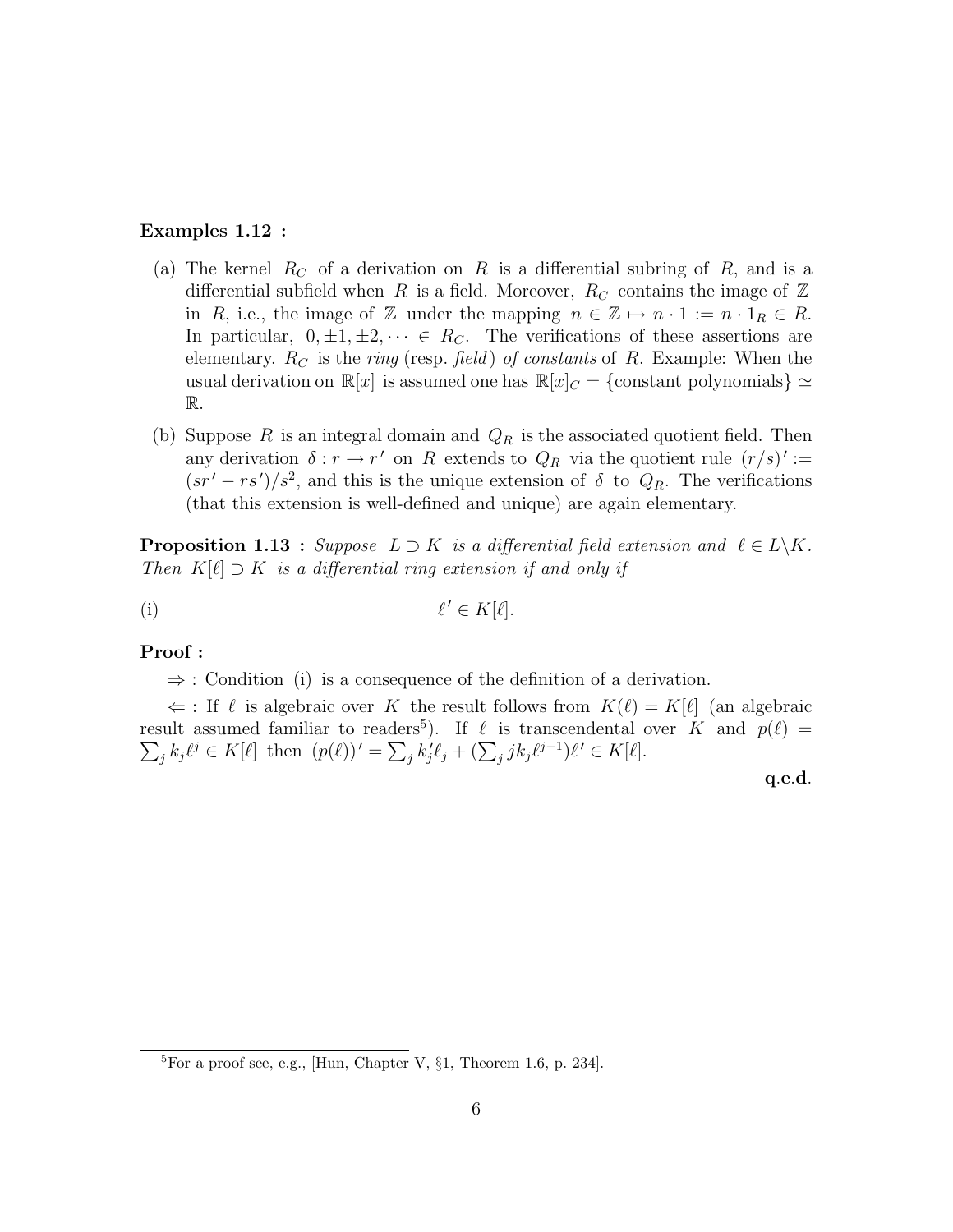## 2. Differential Ring Extensions with No New Constants

In this section  $S \supset R$  is an extension of differential rings with derivations denoted, in both cases, by  $\delta$  and  $r \mapsto r'$ .

Note that  $S_C \supset R_C$ .

**Proposition 2.1** : The following statements are equivalent:

- (a) ("no new constants")  $S_C = R_C$ ;
- (b) if  $r \in R$  (already) admits a primitive in R then r does not admit a primitive in  $S \backslash R$ ; and
- (c) if  $s \in S \backslash R$  satisfies  $s' \in R$  then s' has no primitive in R.

Ring (or field) extensions satisfying any (and therefore all) of these conditions are called no new constant extensions. They should be regarded as "economical": they do not introduce primitives for elements of  $R$  which already admit primitives in  $R$ .

#### Proof :

 $(a) \Rightarrow (b)$ : When  $r \in R$  admits a primitive  $t \in R$  as well as a primitive  $s \in S \backslash R$ the element  $s - t \in S \backslash R$  is a constant, thereby contradicting (a).

(b)  $\Rightarrow$  (a): When (a) fails there is a constant  $s \in S \backslash R$ , i.e., a primitive for  $0 \in R$ . Since  $0 \in R$  is also a primitive for 0 this contradicts (b).

The equivalence of (b) and (c) is clear.

q.e.d.

#### Examples 2.2 :

- (a) When K is any differential field the containment  $K \supset K_C$  is a no new constant extension.
- (b) Let  $U \subset \mathbb{C}$  be any non-empty open set, pick  $z_0 \in U$ , and let K and L denote the fields of germs at  $z_0$  of meromorphic functions on  $\mathbb C$  and  $U$  respectively. The usual derivative  $d/dz$  induces derivations on both K and L, and we can thereby regard  $L \supset K$  as an extension of differential fields. It is a no new constant extension since  $L_C = K_C \simeq \mathbb{C}$ .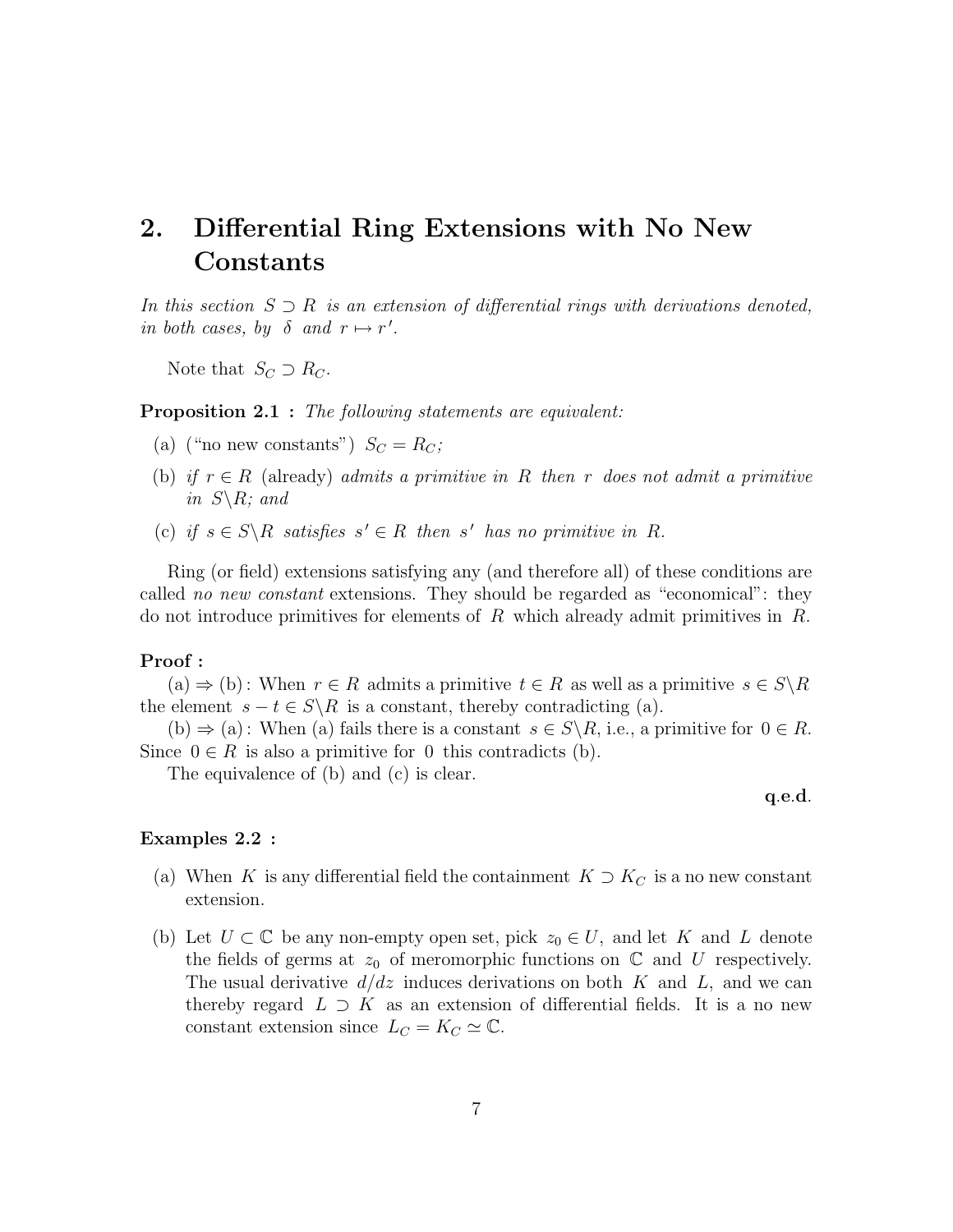(c) For an example of a differential field extension in which the no new constant condition fails consider  $L \supset \mathbb{R}[x]$ , where  $\mathbb{R}[x]$  is the ring of (real-valued) polynomial functions on  $\mathbb R$  and  $L$  is any field of complex-valued differentiable functions (in the standard sense) of the real variable x containing  $\exp ix$ . Here  $\mathbb{R}[x]_C = \mathbb{R}$ , and from  $i = (\exp ix)' / \exp ix \in L \setminus \mathbb{R}[x]$  we conclude that  $L_C \simeq \mathbb{C}$ is a proper extension of  $\mathbb{R}[x]_C$ .

**Proposition 2.3** : Suppose  $L \supset K$  is a no new constant differential extension of fields of characteristic 0 and  $\ell \in L \backslash K$  satisfies  $\ell' \in K$ . Then:

- (a)  $\ell$  is transcendental over  $K$ ; and
- (b) the derivative  $(p(\ell))'$  of any polynomial  $p(\ell) = \sum_{j=0}^{n} k_j \ell^j \in K[\ell]$  with  $n > 0$ and  $k_n \neq 0$  is a polynomial in  $\ell$  of degree n if and only if  $k_n \notin K_C$ , and is of degree  $n-1$  otherwise.

#### Proof :

(a) Let  $b := \ell' \in K$ , and note from the no new constant hypothesis that  $b \neq 0$ .

If the result is false  $\ell$  is algebraic over K and we can write the corresponding irreducible polynomial of  $K[t]$  as  $t^n + c_m t^m + \cdots + c_0 \in K[t]$ , where  $n > 1, 0 \leq m < n$ , and  $c_m \neq 0$ .  $(c_m = 0$  would imply  $\ell = 0$ , resulting in the contradiction  $\ell \in K$ .) Differentiating

$$
\ell^n + c_m \ell^m + \dots + c_0 = 0
$$

then gives

(i) 
$$
bn\ell^{n-1} + c'_m\ell^m + bc_m\ell^{m-1} + \cdots + c'_0 = 0.
$$

There are three cases to consider.

- $n-1 > m$ . In this instance division of (i) by bn (which by the characteristic 0 hypothesis cannot be 0) results in a monic polynomial relation satisfied by  $\ell$ , involving coefficients in  $K$ , in which the associated polynomial has degree less than that of the irreducible polynomial. This contradicts the minimality of  $n$ .
- $n-1=m$  and  $bn+c'_m\neq 0$ . Then (i) becomes

$$
(bn + c'_m)\ell^{m-1} + \cdots + c'_0 = 0,
$$

and we can divide by  $bn + c'_m$  to achieve the same contradiction as in the previous item.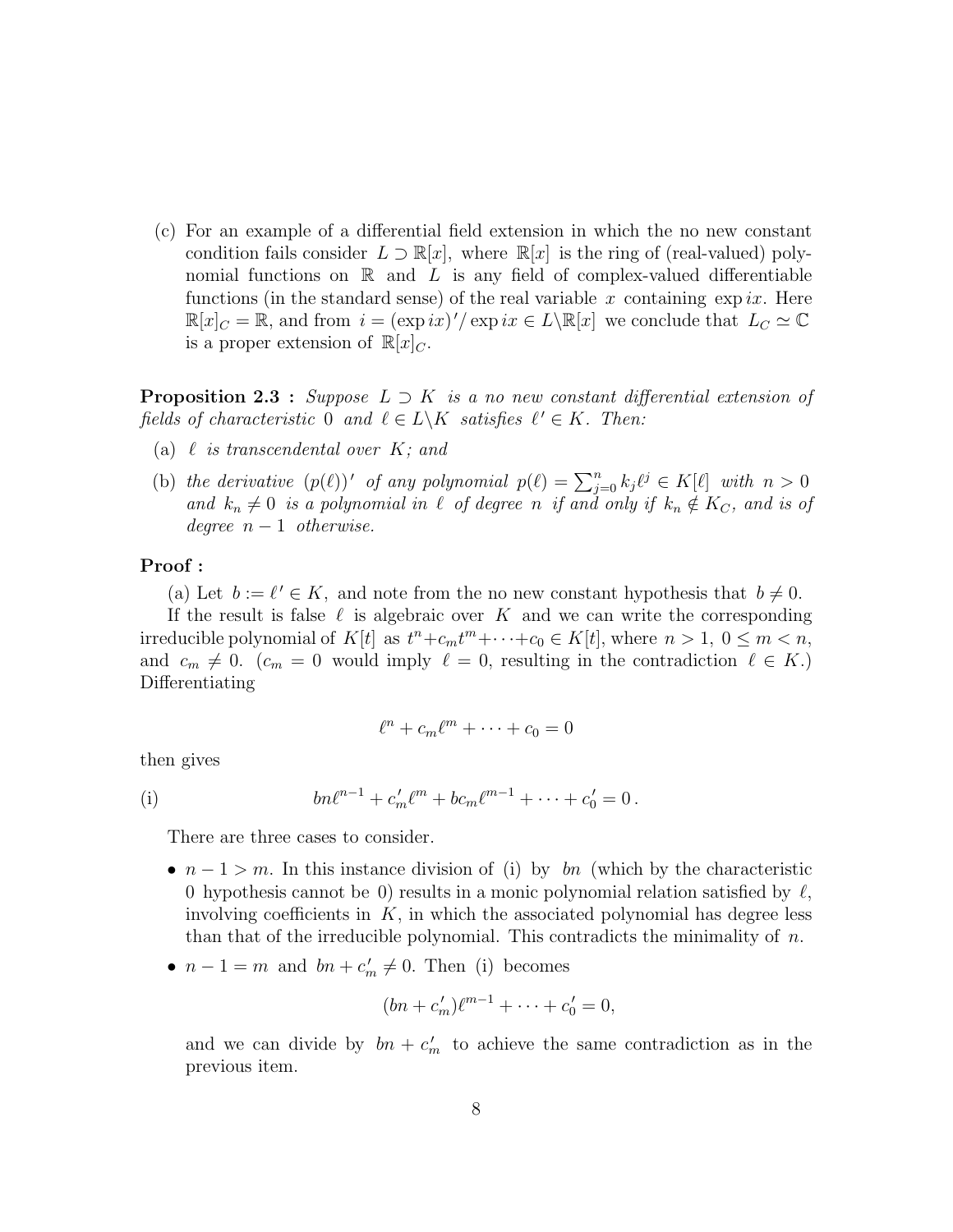•  $n-1 = m$  and  $bn + c'_m = 0$ . Since  $bn + c'_m = (\ell n + c_m)'$  and  $\ell n + c_m \in L\backslash K$ (again by the characteristic 0 assumption), this contradicts the no new constant hypothesis.

These cases are exhaustive, and (a) is thereby established.

(b) The initial assertion regarding  $k_n$  is seen immediately by writing

$$
(p(\ell))' = k'_n \ell^n + nk_n \ell^{n-1} \ell' + k'_{n-1} \ell^{n-1} + \dots + k'_0
$$

in the form

$$
k'_n \ell^n + (k'_{n-1} + nbk_n)\ell^{n-1} + \cdots + k'_0 = 0.
$$

If  $k_n \in K_C$  and the final assertion fails then  $0 = k'_{n-1} + nbk_n = (k_{n-1} + nk_n\ell)'$ , forcing  $k_{n-1} + nk_n \ell \in K_C \subset K$ . However, in view of the characteristic 0 assumption this would imply  $\ell \in K$ , contradicting (a).

q.e.d.

The following immediate consequence is well-known from elementary calculus, but one seldom sees a proof.

Corollary 2.4 : The real and complex natural logarithm functions are transcendental over the rational function fields  $\mathbb{R}(x)$  and  $\mathbb{C}(x)$  respectively, and the real arctangent function is transcendental over  $\mathbb{R}(x)$ .

In the subject of differential algebra the characteristic of field under discussion plays a very important role, as is immediately evident from the following result.

**Proposition 2.5** : Suppose K is a differential field and  $k \in K \backslash K_C$ . Then:

(a) k is transcendental over  $K_C$  when K has characteristic 0; and

(b) k is algebraic over  $K_C$  when K has characteristic  $p > 0$ .

#### Proof :

(a) Apply Proposition 2.3(a) to the no new constant differential field extension  $K \supset K_C$ .

(b) From  $(k^p)' = pk^{p-1}k' = 0$  one sees that  $k^p \in K_C$  for any  $k \in K \backslash K_C$ . The element k is therefore a zero of  $x^p - k^p \in K_C[x]$ .

q.e.d.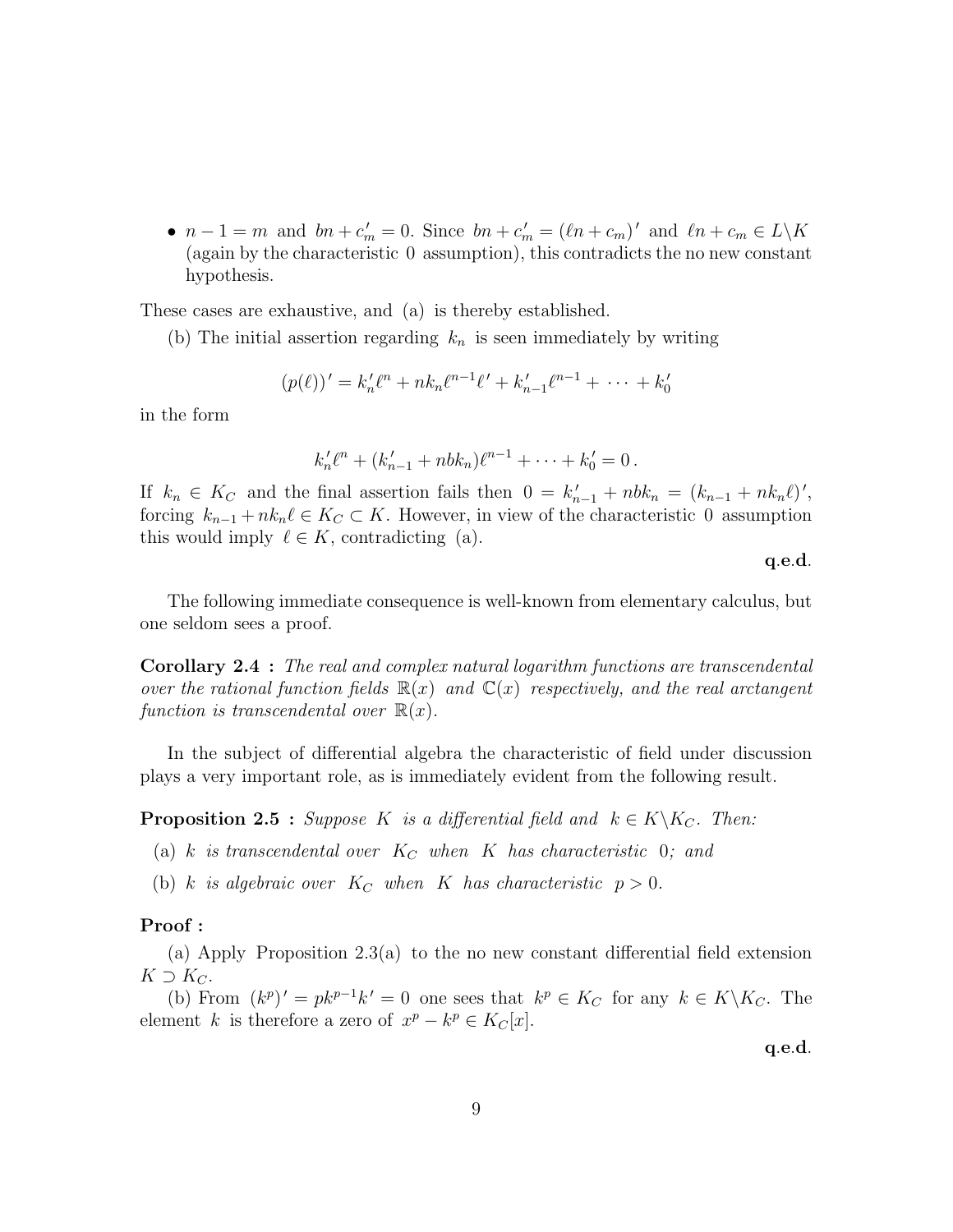**Proposition 2.6** : Suppose  $L \supset K$  is a no new constant differential extension of fields of characteristic 0 and  $\ell \in L \backslash K$  satisfies  $\ell'/\ell \in K$ . Then:

- (a)  $\ell$  is algebraic over K if and only if  $\ell^n \in K$  for some integer  $n > 1$ ; and
- (b) when  $\ell$  is transcendental over K the derivative  $(p(\ell))'$  of any polynomial when  $\ell$  is transcendental over  $K$  the derivative  $(p(\ell))$  of any potynomial  $p(\ell) = \sum_{j=0}^{n} k_j \ell^j \in K[\ell]$  with  $n > 0$  and  $k_n \neq 0$  is a polynomial of degree n, and is a multiple of  $p(\ell)$  if and only if  $p(\ell)$  is a monomial.

**Proof**: Let  $b := \ell'/\ell \in K$  and note from the no new constant hypothesis that  $b \neq 0$ .

(a) Assuming  $\ell$  is algebraic over K let  $t^n + k_m t^m + \cdots + k_0 \in K[t]$  be the corresponding irreducible polynomial, where  $n > 1$  and  $0 \leq m < n$ . If all  $k_j$  vanish then  $\ell = 0$ , resulting in the contradiction  $\ell \in K$ , and we may therefore assume  $k_m \neq 0$ . Differentiating

$$
\ell^n + k_m \ell^m + \dots + k_0 = 0
$$

then gives

(ii) 
$$
bn\ell^{n} + (k'_{m} + bmk_{m})\ell^{m} + \cdots + k'_{0} = 0.
$$

Multiplying (i) by  $bn$  and subtracting from (ii) results in a lower degree polynomial relation for  $\ell$  unless the two polynomials coincide, in which case  $k'_m + mbk_m =$ bnk<sub>m</sub>. This last condition in turn implies  $k'_m/k_m = (n-m)b$ , and it follows that

$$
\frac{(k_m \ell^{m-n})'}{k_m \ell^{m-n}} = \frac{(m-n)k_m \ell^{n-m-1} b \ell + k'_m \ell^{m-n}}{k_m \ell^{m-n}}
$$

$$
= \frac{(m-n)bk_m \ell^{m-n} + k'_m \ell^{m-n}}{k_m \ell^{m-n}}
$$

$$
= (m-n)b + k'_m / k_m
$$

$$
= 0.
$$

This gives  $k_m\ell^{m-n} \in L_C = K_C \subset K$ , hence  $\ell^{n-m} \in K$ , and from the minimality of *n* we conclude that  $\ell^n \in K$ .

The converse is obvious.

(b) Write  $(p(\ell))'$  in the form

$$
(k'_n + bn k_n)\ell^n + \cdots + k'_0.
$$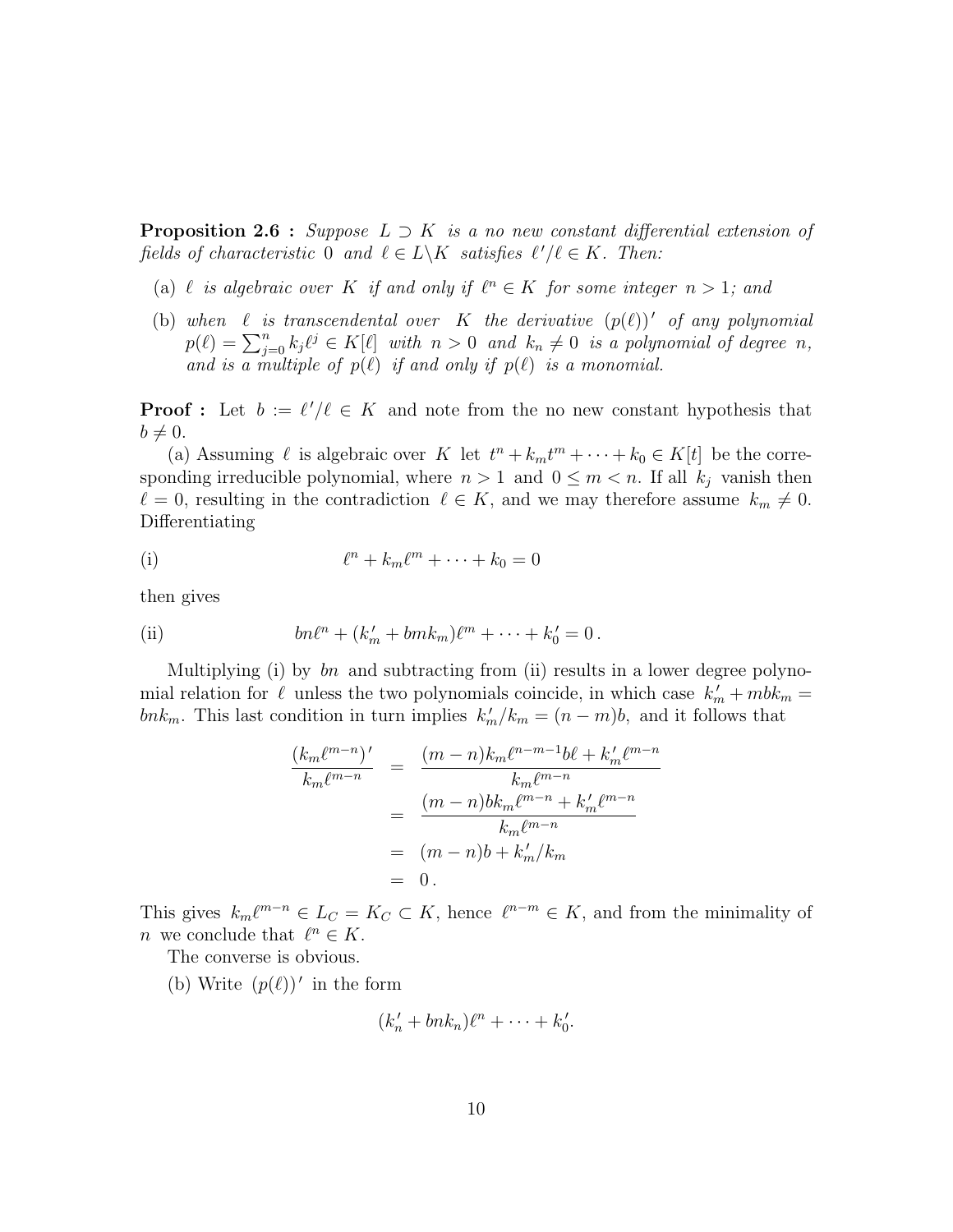If  $0 = k'_n + b_n$  then  $(k_n \ell^n)' = (k'_n + b k_n) \ell^n = 0$ , and we would therefore have  $k_n\ell^n \in K_C \in K$ . This gives  $\ell^n \in K$ , contradicting the transcendency of  $\ell$  over K, and the assertion on the degree of  $(p(\ell))'$  is thereby established.

If  $p(\ell) = k\ell^n$  is a monomial (with  $k \neq 0$ , to avoid trivialities) we see from  $(k\ell^n)' = (k' + bnk)\ell^n = \frac{k' + bnk}{k}$  $\frac{t-bnk}{k} \cdot k\ell^n$  that  $(p(\ell))'$  is a multiple of  $p(\ell)$ .

Conversely, suppose  $(p(\ell))' = q(\ell)p(\ell)$ . Then then equality of the degrees of  $p(\ell)$ and  $(p(\ell))'$  implies  $k := q(\ell) \in K$ . If  $p(\ell)$  is not a monomial let  $k_n\ell^n$  and  $k_m\ell^m$  be two distinct nonzero terms and note from  $(p(\ell))' = kp(\ell)$  that

$$
k'_j + jk_j b = kk_j \text{ for } j = n, m.
$$

This implies

$$
\frac{k'_n + nk_nb}{k_n} = \frac{k'_m + mk_mb}{k_m},
$$

which in turn reduces to

$$
a := (n - m)k_n k_m b + k_m k'_n - k_n k'_m = 0.
$$

Direct calculation then gives

$$
\left(\frac{k_n\ell^n}{k_m\ell^m}\right)' = \frac{a\,\ell^{n+m}}{(k_m\ell^m)^2} = 0\,,
$$

hence  $\frac{k_n\ell^n}{k_m\ell^m} \in K_C \subset K$ , and once again we contradict the transcendency of  $\ell$  over K. We conclude that  $p(\ell)$  must be a monomial when  $(p(\ell))'$  is a multiple of  $p(\ell)$ , and the proof is complete.

#### q.e.d.

**Corollary 2.7** : For any non zero rational function  $q(x) \in \mathbb{R}(x)$  the composition  $\exp g(x)$  is transcendental over the rational function field  $\mathbb{R}(x)$ .

**Proof**: This is immediate from Proposition 2.6(a) since no non zero integer power of  $\exp q(x)$  is contained in  $\mathbb{R}(x)$ . q.e.d.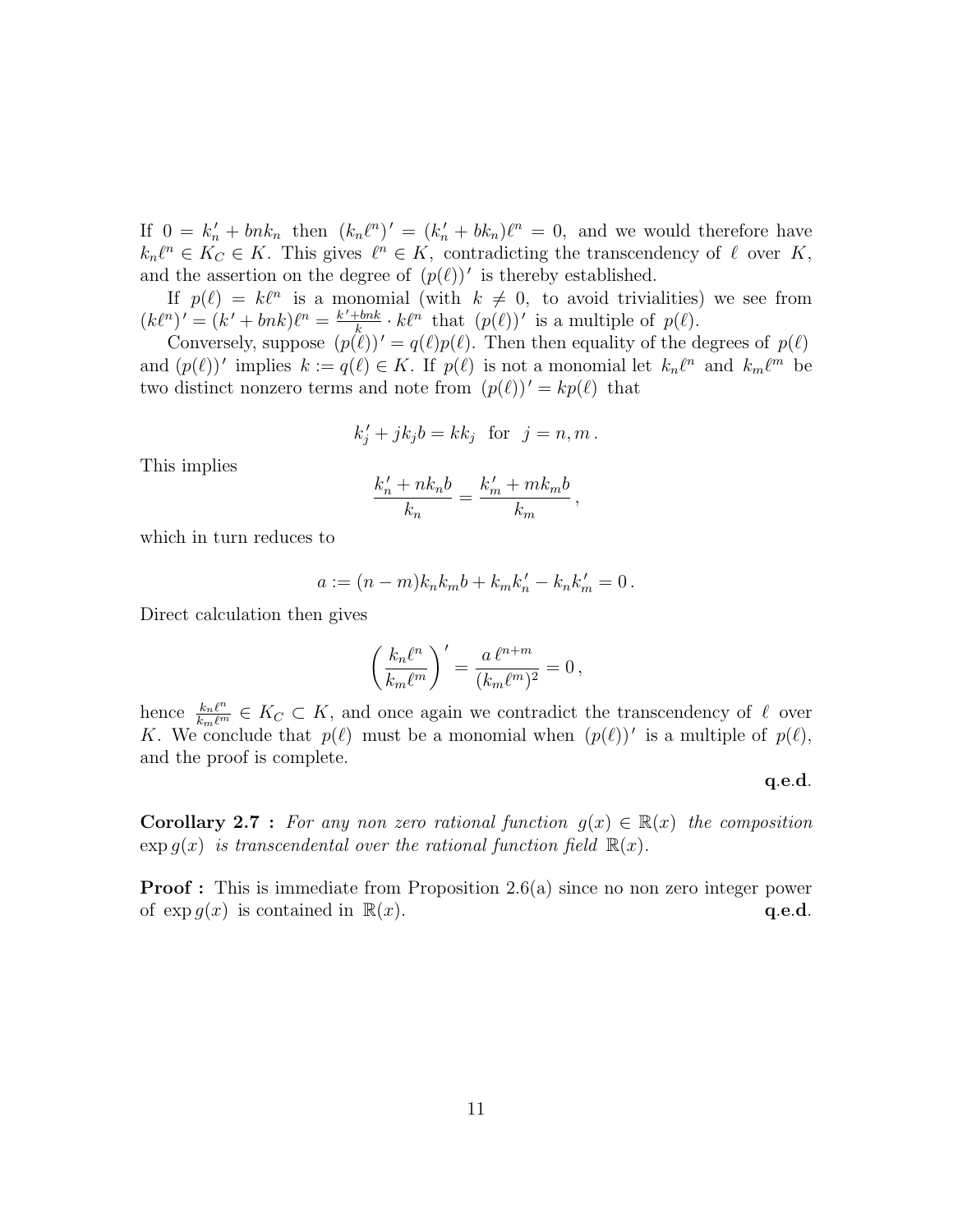## 3. Extending Derivations

Throughout the section  $L \supset K$  is an extension of fields.

Here we are concerned with extending a derivation on  $K$  to a derivation on  $L$ , and we first point out that such an extension need not exist.

**Example 3.1** : Let t be a single indeterminate over  $\mathbb{Z}/2\mathbb{Z}$ , set  $K := (\mathbb{Z}/2\mathbb{Z})(t)$ . **Example 3.1** : Let t be a single indeterminate over  $\mathbb{Z}/2\mathbb{Z}$ , set  $K := (\mathbb{Z}/2\mathbb{Z})(t)$ .<br>Choose a root  $\sqrt{t}$  of the polynomial  $x^2 - t$  in some algebraic closure  $K^a$  of K. We claim that the usual derivation  $p \mapsto p'$  cannot be extended to the extension field We claim that the usual derivation  $p \mapsto p^r$  cannot be extended to the extension field  $K(\sqrt{t})$ . Indeed, if so then differentiating  $(\sqrt{t})^2 = t$  would give  $0 = 2 \cdot \sqrt{t} \cdot (\sqrt{t})' = 1$ , which is obviously impossible.

As we will see, the obstruction to extending the derivation in this example is the fact that the algebraic field extension  $K(\sqrt{t}) \supset K$  is not separable. A proof of this inseparability is included in Remark 1.11.

To determine when extensions exist it first proves useful to generalize the definition of a derivation. Specially, let R be a ring, let  $\mathcal A$  be an R-algebra (by which we always mean a left and right R-algebra), and let  $M$  be an R-module (by which we always mean a left and right R-module). An additive group homomorphism  $\delta : \mathcal{A} \to M$  is a derivation (of  $A$  into  $M$ ) if the Leibniz rule

(3.2) 
$$
\delta(ab) = a \cdot \delta(b) + \delta(a) \cdot b
$$

holds for all  $a, b \in \mathcal{A}$ . Any derivation  $\delta : R \to R$  provides an example. Additional examples can be seen from the discussion of CASE I below. The abbreviations  $\delta a$  and a' are also used in this context, and extensions of such mappings have the obvious meaning.

**Proposition 3.3** : Assume, in the notation of the previous paragraph, that A is an integral domain and M is a vector space over the quotient field  $K$  of  $\mathcal{A}$ . Then any derivation  $\delta : \mathcal{A} \to M$  extends to a derivation  $\delta : K \to M$  via the quotient rule

$$
\delta(\tfrac{a}{b}) := \tfrac{b \cdot \delta(a) - a \cdot \delta(b)}{b^2}, \qquad a, b \in \mathcal{A}, \qquad b \neq 0,
$$

and this is the unique extension to a derivation of K into M.

**Proof :** The proof is by straightforward verification.  $q.e.d.$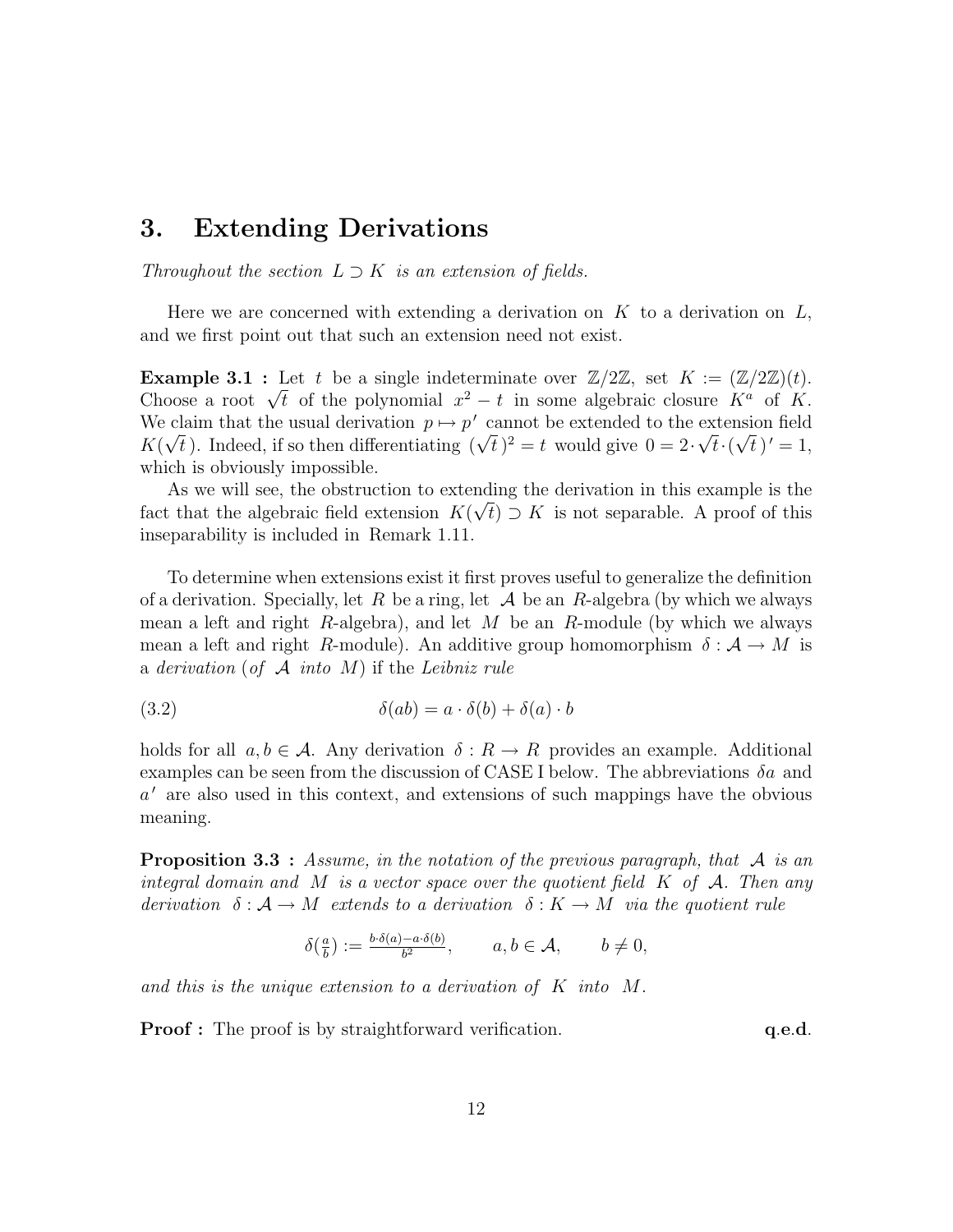For the remainder of the section  $\delta : k \in K \mapsto k' \in L$  is a derivation.

Choose any element  $\ell \in L\backslash K$ . We first investigate extending  $\delta$  to a derivation  $\delta$ :  $K(\ell) \to L$ . We examine the transcendental and separable algebraic cases individually.

CASE I:  $\ell$  is transcendental over  $K$ .

If view of Proposition 3.3 it suffices to extend  $\delta$  to the polynomial algebra  $K[\ell]$ , and to this end we choose any  $m \in L$  and define  $\delta : K[\ell] \to L$  by

(i) 
$$
\delta: a = \sum_j a_j \ell^j \mapsto \sum_j a'_j \ell^j + m \cdot \sum_j j a_j \ell^{j-1}.
$$

Note, in particular, that

$$
\delta(\ell)=m.
$$

We claim that  $\delta$  is a derivation as desired. Indeed, that  $\delta$  is an additive group homomorphism extending the given derivation is clear; what requires verification is the Leibniz rule. Let  $a, b \in K[\ell], \ a = \sum_i a_i \ell^i$ and  $b = \sum_j b_j \ell^j$ .

As preliminary observations note that

$$
\begin{array}{rcl} (\sum_i a_i \ell^i)(\sum_j j b_j \ell^{j-1}) & = & \sum_{ij} j a_i b_j \ell^{i+j-1} \\ & = & \sum_k (\sum_{i+j=k} j a_i b_j) \ell^{k-1} \\ & = & \sum_k (\sum_{i \le k} (k-i) a_i b_{k-i}) \ell^{k-1} \\ & = & \sum_k k (\sum_{i \le k} a_i b_{k-i}) \ell^{k-1} - \sum_k (\sum_{i \le k} i a_i b_{k-i}) \ell^{k-1} \end{array}
$$

and that

$$
\begin{aligned} (\sum_{k} i a_i \ell^{i-1}) (\sum_{j} b_j \ell^j) &= \sum_{ij} i a_i b_j \ell^{i+j-1} \\ &= \sum_{k} (\sum_{i \le k} i a_i b_{k-i}) \ell^{k-1} . \end{aligned}
$$

As a consequence we have

$$
\begin{split} & (\sum_i a_i \ell^i)(\sum_j j b_j \ell^{j-1}) + (\sum_k i a_i \ell^{i-1})(\sum_j b_j \ell^j) \\ & = \sum_k k (\sum_{i \le k} a_i b_{k-i}) \ell^{k-1} - \sum_k (\sum_{i \le k} i a_i b_{k-i}) \ell^{k-1} + \sum_k (\sum_{i \le k} i a_i b_{k-i}) \ell^{k-1} \\ & = \sum_k k (\sum_{i \le k} a_i b_{k-i}) \ell^{k-1}, \end{split}
$$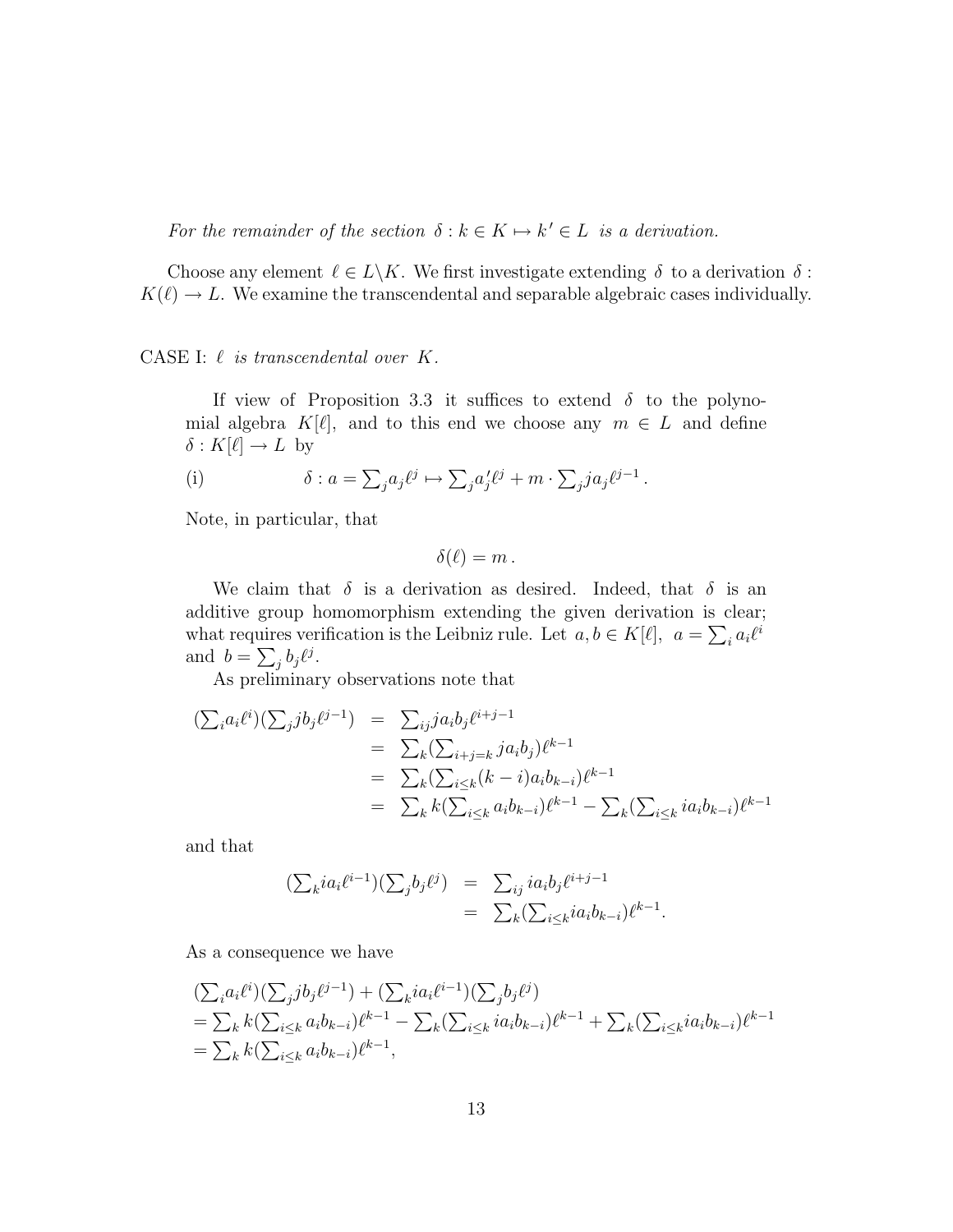which is more conveniently expressed as

(ii) 
$$
\begin{cases} \sum_{k} k(\sum_{i \leq k} a_i b_{k-i}) \ell^{k-1} \\ = (\sum_{i} a_i \ell^i)(\sum_{j} b_j \ell^{j-1}) + (\sum_{k} i a_i \ell^{i-1})(\sum_{j} b_j \ell^{j}). \end{cases}
$$

Similarly, for any finite collection  $c_i, e_j \in R$  we have

$$
\begin{aligned} (\sum_i c_i \ell^i)(\sum_j e_j \ell^j) &= \sum_{ij} c_i e_j \ell^{i+j} \\ &= \sum_k (\sum_{i+j=k} c_i e_j) \ell^k \\ &= \sum_k (\sum_{i=0}^k c_i e_{k-i}) \ell^k. \end{aligned}
$$

Taking  $c_i = a_i$  and  $e_j = b'_j$  this gives

(iii) 
$$
\sum_{k} (\sum_{i} a_{i} b'_{k-i}) \ell^{k} = (\sum_{i} a_{i} \ell^{i}) (\sum_{j} b'_{j} \ell^{j}),
$$

whereas taking  $c_i = a'_i$  and  $e_j = b_j$  the result is

(iv) 
$$
\sum_{k} (\sum_{i} a'_{i} b_{k-i}) \ell^{k} = (\sum_{i} a'_{i} \ell^{i}) (\sum_{j} b_{j} \ell^{j}).
$$

With the aid of (ii)-(iv) we then see that

$$
(ab)' = \left(\sum_{k} (\sum_{i=0}^{k} (a_{i}b_{k-i}))\ell^{k}\right)'
$$
  
\n
$$
= \sum_{k} (\sum_{i=0}^{k} (a_{i}b_{k-i})')\ell^{k} + m \sum_{k} k (\sum_{i=0}^{k} (a_{i}b_{k-i}))\ell^{k-1}
$$
  
\n
$$
= \sum_{k} (\sum_{i=0}^{k} (a_{i}b'_{k-i} + a'_{i}b_{k-i}))\ell^{k}
$$
  
\n
$$
+ (\sum_{i} a_{i}\ell^{i})(\sum_{j}jb_{j}\ell^{j-1}m) + (\sum_{k} ia_{i}\ell^{i-1}m)(\sum_{j} b_{j}\ell^{j}) \quad \text{(by (ii))}
$$
  
\n
$$
= \sum_{k} (\sum_{i=0}^{k} (a_{i}b'_{k-i}))\ell^{k} + \sum_{k} (\sum_{i=0}^{k} (a'_{i}b_{k-i}))\ell^{k}
$$
  
\n
$$
+ (\sum_{i} a_{i}\ell^{i})(\sum_{j} jb_{j}\ell^{j-1}m) + (\sum_{k} ia_{i}\ell^{i-1}m)(\sum_{j} b_{j}\ell^{j})
$$
  
\n
$$
= (\sum_{i} a_{i}\ell^{i})(\sum_{j} b_{j}\ell^{j}) + (\sum_{i} a'_{i}\ell^{i})(\sum_{j} b_{j}\ell^{j}) \quad \text{(by (iii) and (iv))}
$$
  
\n
$$
+ (\sum_{i} a_{i}\ell^{i})(\sum_{j} b_{j}\ell^{j-1}m) + (\sum_{k} ia_{i}\ell^{i-1}m)(\sum_{j} b_{j}\ell^{j})
$$
  
\n
$$
= (\sum_{i} a_{i}\ell^{i})(\sum_{j} b'_{j}\ell^{j} + m \sum_{j} jb_{j}\ell^{j-1})
$$
  
\n
$$
+ (\sum_{i} a'_{i}\ell^{i} + m \sum_{i} ia_{i}\ell^{i-1})(\sum_{j} b_{j}\ell^{j})
$$
  
\n
$$
= ab' + a'b,
$$

and the claim is thereby established.

In summary, when  $\ell \in L\backslash K$  is transcendental over K any derivation from K into L extends to a derivation of  $K(\ell)$  into L. Moreover, for any  $m \in L$  there is such an extension satisfying  $\ell' = m$ .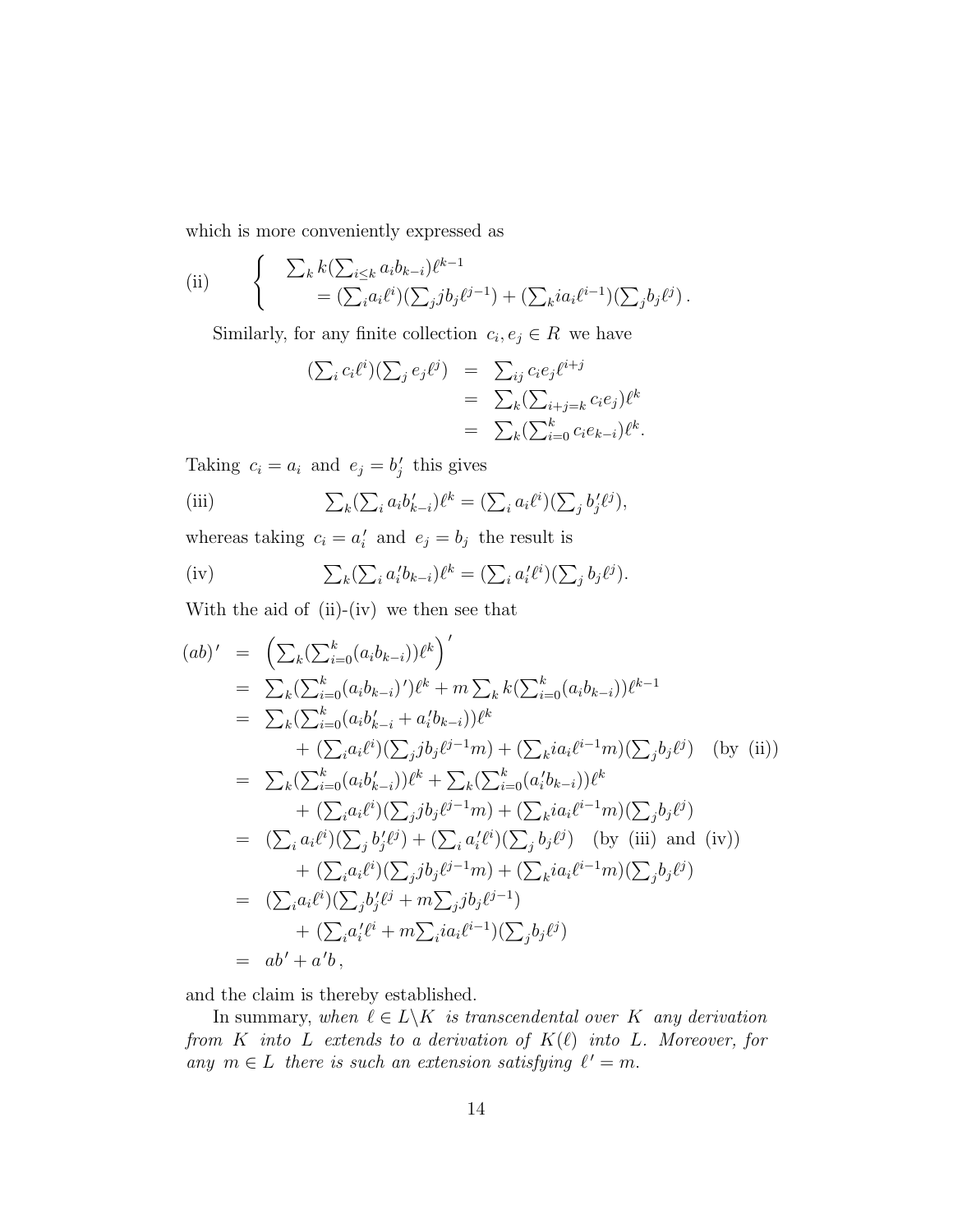CASE II:  $\ell$  is separable algebraic<sup>6</sup> over K.

Recall once again<sup>7</sup> that the algebraic hypothesis on  $\ell$  implies

$$
K[\ell] = K(\ell).
$$

Let  $p(t) = t^n + \sum_{i=0}^{n-1}$  $j=0 \ k_j t^j \in K[t]$  denote the associated monic irreducible polynomial. If a given derivation  $k \mapsto k'$  on K can be extended to a derivation of  $K[\ell]$  into L then from  $p(\ell) = 0$  we see that

$$
0 = (p(\ell))'
$$
  
=  $n\ell^{n-1}\ell' + \sum jk_j\ell^{j-1}\ell' + \sum k'_j\ell^j$   
=  $\ell'(n\ell^{n-1} + \sum jk_j\ell^{j-1}) + \sum k'_j\ell^j$   
=  $\ell'(p'(\ell)) + \sum k'_j\ell^j$ .

From the separability hypothesis and Corollary 1.8 we have  $p'(t) \neq 0$ , and since  $p(t)$  has minimal degree w.r.t.  $p(\ell) = 0$  it follows that  $p'(\ell) \neq 0$ . The calculation thus implies

.

(ii) 
$$
\ell' = \frac{-\sum_{j=0}^{m} k'_j \ell^j}{p'(\ell)}
$$

We conclude that there is at most one extension of the given derivation on K to a derivation of  $K[\ell]$  into L, and if such an extension exists (ii) must hold and (as a result) the image must be contained in  $K[\ell]$ . This is in stark contrast to the situation studied in CASE I, wherein the extensions were parameterized by the elements  $m \in L$ .

To verify that an extension does exist for each derivation  $k \in K \mapsto$  $k' \in L$  it proves convenient to define  $\hat{D}q(t) \in K[t]$ , for any polynomial  $g(t) = \sum_j a_j t^y \in K[t]$ , by  $\hat{D}q(t) = \sum_j a'_j t^j \in K[t]$ . Notice this enables us to write (ii) as

(iii) 
$$
\ell' = \frac{-\hat{D}p(\ell)}{p'(\ell)}.
$$

In fact  $\hat{D}$ :  $q(t) \mapsto \hat{D}q(t)$  is a derivation of K[t] into K[t]: it is the extension of  $k \mapsto k'$  obtained from the choice  $m = 0$  in (i) of CASE I (with  $\ell$  in that formula replaced by t).

<sup>&</sup>lt;sup>6</sup>This is, algebraic over K with separable monic irreducible polynomial in  $K[x]$ . <sup>7</sup>See Footnote 5.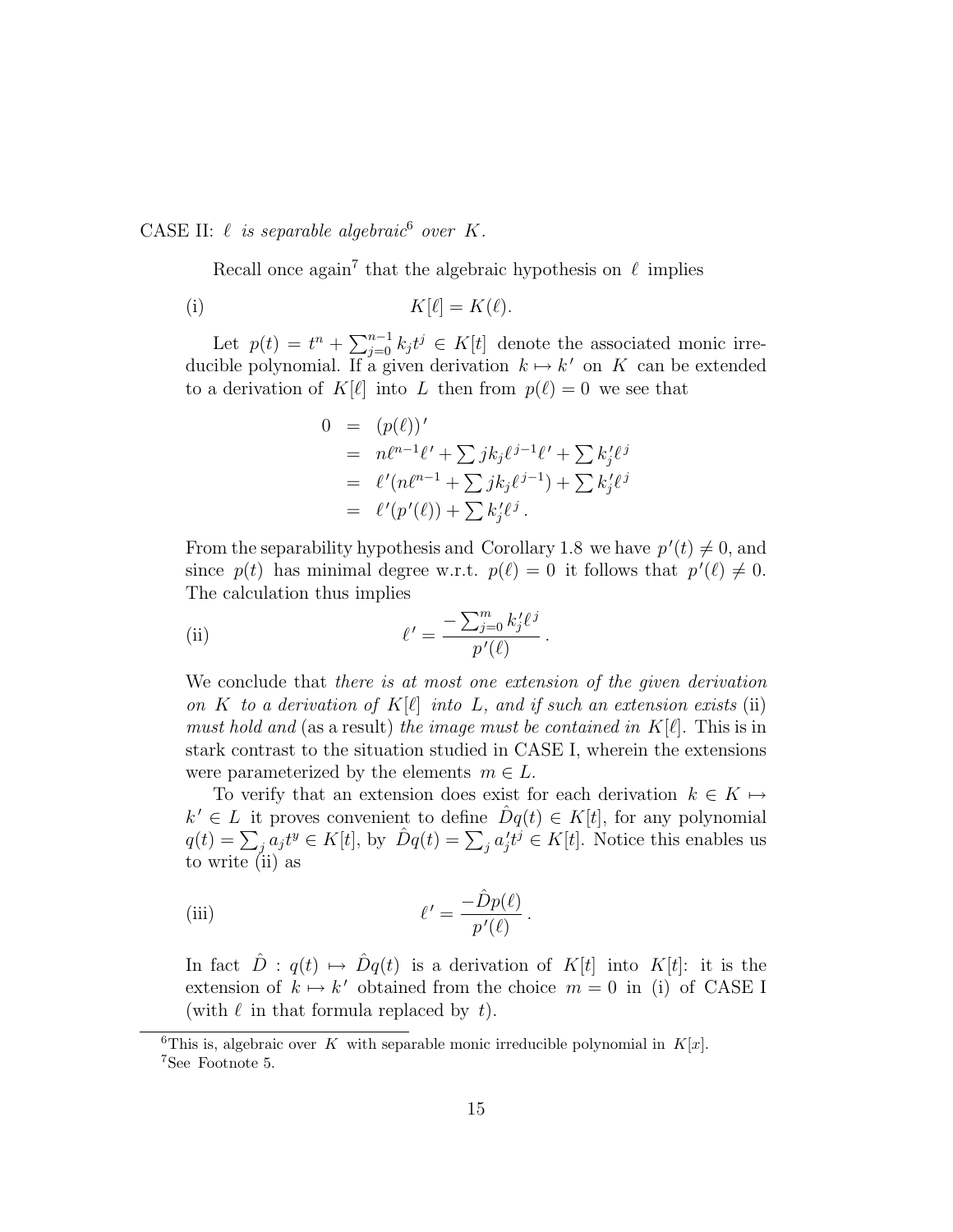Now note from (i) that we can find a polynomial  $s(t) \in K[t]$  such that

(iv) 
$$
s(\ell) = \frac{-\hat{D}p(\ell)}{p'(\ell)} \in K[\ell];
$$

we define a mapping  $\check{D}: K[t] \to K[t]$  (read  $\check{D}$  as "D check") by

$$
\check{D}: q(t) \mapsto \hat{D}q(t) + s(t)q'(t).
$$

This is a derivation extending the given derivation  $k \mapsto k'$  on K: it corresponds to the choice  $m = s(t)$  in (i) of CASE I (again with  $\ell$  in that formula replaced by  $t$ .

Let  $\eta: K[t] \to L$  denote the "substitution" homomorphism  $q(t) \in$  $K[t] \mapsto q(\ell) \in L$ , set  $\mathfrak{i} := \ker(\eta)$ , and note that  $\mathfrak{i} \subset K[t]$  can also be described as the principal ideal generated by  $p(t)$ . Any  $q(t) \in \mathfrak{i}$  therefore has the form  $q(t) = p(t)r(t)$  for some  $r(t) \in K[t]$ , and from the Leibniz rule we see that

$$
\tilde{D}q(t) = \tilde{D}(p(t)r(t))
$$
  
=  $p(t)\hat{D}r(t) + \hat{D}p(t)r(t) + s(t)(p(t)r'(t) + p'(t)r(t)).$ 

Evaluating t at  $\ell$  and using (iv) then gives

$$
\tilde{D}q(\ell) = p(\ell)\hat{D}r(\ell) + \hat{D}p(\ell)r(\ell) + s(\ell) (p(\ell)r'(\ell) + p'(\ell)r(\ell)) \n= 0 \cdot \hat{D}r(\ell) + \hat{D}p(\ell)r(\ell) + s(\ell) \cdot 0 \cdot r'(\ell) + s(\ell)p'(\ell)r(\ell) \n= (\hat{D}p(\ell) + s(\ell)p'(\ell)) r(\ell) \n= (\hat{D}p(\ell) + \frac{-\hat{D}p(\ell)}{p'(\ell)}p'(\ell)) r(\ell) \n= 0,
$$

from which we see that  $\check{D}(\mathfrak{i}) \subset \mathfrak{i}$ . It follows immediately that  $\check{D}$  induces a  $K_C$ -linear mapping  $D : K[\ell] \to K[\ell],$  i.e., that a  $K_C$ -linear mapping  $D: K[\ell] \to K[\ell]$  is well-defined by

$$
(vi) \t Dq(\ell) := \eta(\check{D}q(t)), \quad q(\ell) \in K[\ell].
$$

Since  $D$  is  $K_C$ -linear it is, in particular, an additive group homomorphism. We claim it is a derivation. Indeed, using the derivation properties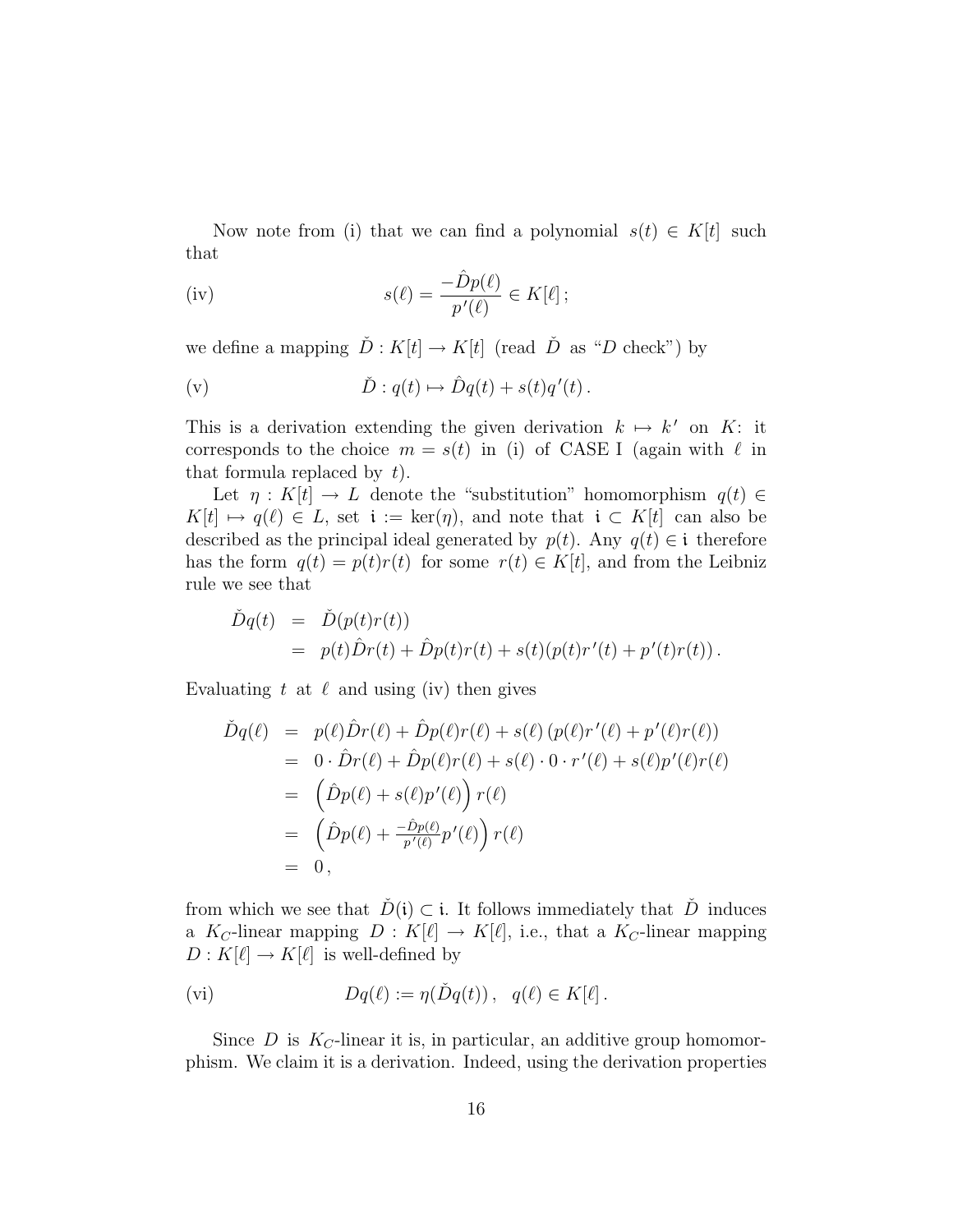of  $\ddot{D}$  and the ring homomorphism properties of  $\eta$  we see that for any  $q(\ell), r(\ell) \in K[\ell]$  we have

$$
D(q(\ell)r(\ell)) = \eta(\check{D}(q(t)r(t)))
$$
  
=  $\eta(q(t)\check{D}r(t) + \check{D}q(t)r(t))$   
=  $\eta(q(t))\eta(\check{D}r(t)) + \eta(\check{D}q(t))\eta(r(t))$   
=  $q(\ell)Dr(\ell) + Dq(\ell)r(\ell)$ ,

and the claim follows. We conclude that  $D : K[\ell] \to K[\ell]$  is a derivation, which from (v), and (vi), and the fact that  $\eta|_K : K \to K[\ell]$  is an embedding, is seen to extend  $k \mapsto k'$ .

In summary: when  $\ell \in L\backslash K$  is separable algebraic over K any derivation  $k \mapsto k'$  on K has a unique extension to the field  $K(\ell) =$  $K[\ell]$ . Moreover, the derivative of  $\ell$  within this extension is given by  $\Lambda$ [e]. Moreover, the derivative<br>(ii), wherein  $p(t) = t^n + \sum_{i=0}^{n-1}$  $j=0 \atop j=0}^{n-1} k_j t^j \in K[t]$  denotes the monic irreducible *polynomial* of  $\ell$ .

**Theorem 3.4 :** When  $L \supset K$  is an extension of fields of characteristic zero and  $\delta: K \to K$  is a derivation the following statements hold.

- (a)  $\delta$  extends to a derivation  $\delta_L : L \to L$ .
- (b) When  $\ell \in L\backslash K$  is transcendental over K and  $m \in L$  is arbitrary one can choose the extension  $\delta_L$  so as to satisfy  $\delta_L(\ell) = m$ .
- (c) When  $L \supset K$  is algebraic the extension  $\delta_L : L \to L$  of (a) is unique.

#### Proof :

(a) When  $L \supset K$  is a simple extension this is immediate from the preceding discussion. (By Theorem 1.10 the separability condition required in CASE II is a consequence of the characteristic zero assumption.) The remainder of the argument is a routine application of Zorn's lemma.

(b) Immediate from the discussion of CASE I.

(c) Immediate from the discussion of CASE II.

q.e.d.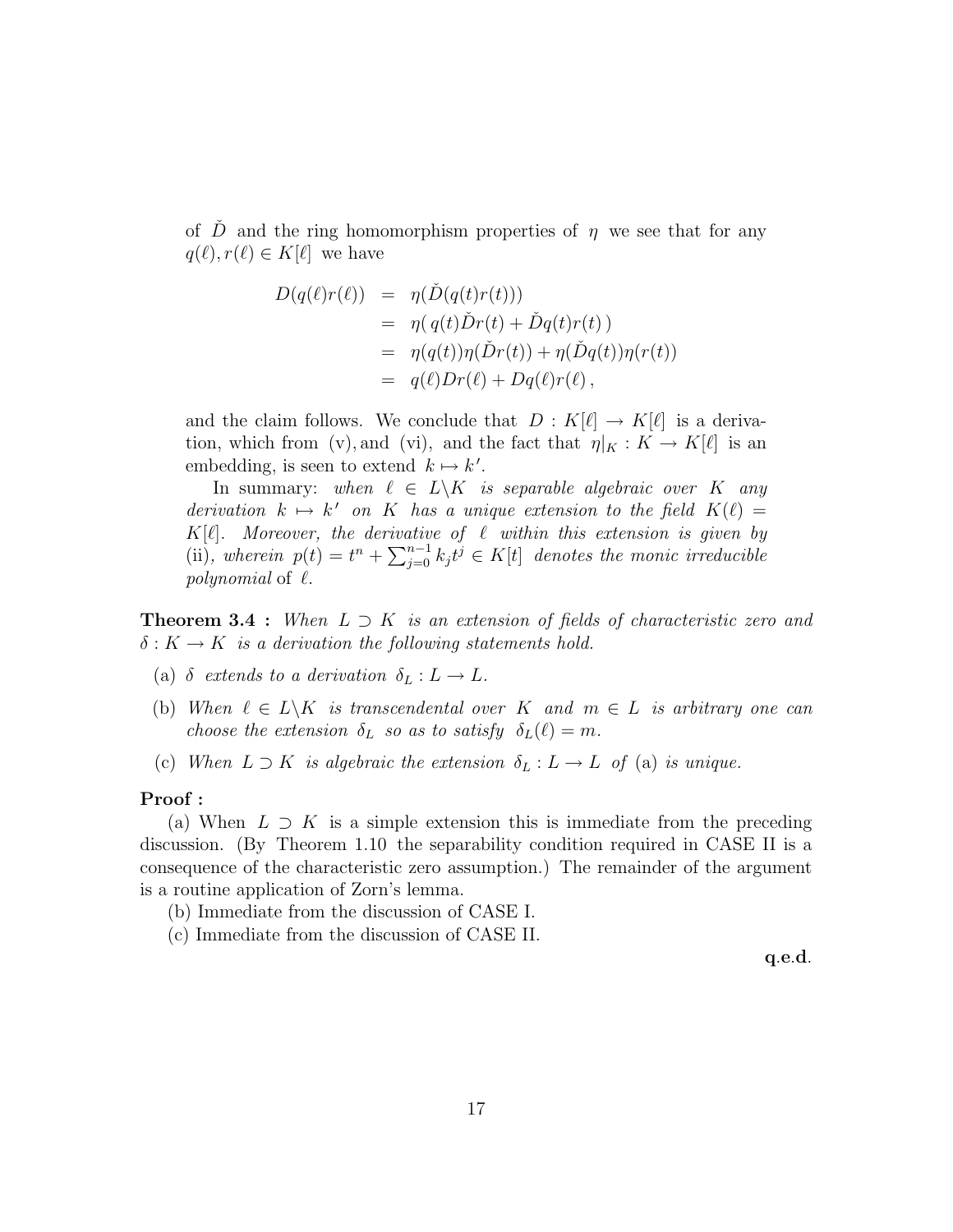## 4. Logarithmic Differentiation

In this section  $L \supset K$  is an extension of differential fields.

Here we isolate two technical results needed for the proof of Liouville's Theorem.

For any element  $t \in L$  one refers to the element  $t'/t \in L$  as the *logarithmic* derivative of t. Using induction and the Leibniz rule one sees that for any nonzero  $t_1, \ldots, t_n \in L$  and any (not necessarily positive) integers  $m_1, \ldots, m_n$  one has the logarithmic derivative identity

(4.1) 
$$
\frac{(\Pi_{j=1}^n t_j^{m_j})'}{\Pi_{j=1}^n t_j^{m_j}} = \sum_{j=1}^n m_j \frac{t_j'}{t_j}
$$

**Proposition 4.2** : Suppose  $L = K(\ell)$ , where  $\ell$  is transcendental over K. Suppose  $\alpha \in K$  and there are constants  $c_1, \ldots, c_m \in K_C$  and elements  $r(\ell)$  and  $q_i(\ell) \in$  $L, j = 1, \ldots, m, \text{ such that}$ 

.

(i) 
$$
\alpha = \sum_{j=1}^{m} c_j \frac{(q_j(\ell))'}{q_j(\ell)} + (r(\ell))'.
$$

Then one can assume w.l.o.g. that :

- (a) all  $q_i(\ell)$  are in  $K[\ell]$ ; that
- (b) each  $q_i(\ell)$  not in K is monic and irreducible; and that
- (c)  $q_i(\ell)$  and  $q_j(\ell)$  are distinct when  $i \neq j$  and neither is in K.

What one cannot conclude is that for all  $1 \leq j \leq m$  one has  $(q_i(\ell))' \in K[\ell]$ . For that one needs additional hypotheses.

When conditions (a)-(c) hold we say that equality (i) is *normalized*<sup>8</sup>.

**Proof**: Each  $q_j(\ell)$  can be written in the form  $k_j \prod_{i=1}^{n_j} (q_{ji}(\ell))^{n_{ji}}$ , where  $k_j \in K$ ,  $q_{ji}(\ell) \in K[\ell]$  is monic and irreducible, and the  $n_j$  and  $n_{ji}$  are integers with  $n_j > 0$ (no such restriction occurs for the  $n_{ij}$ ). The logarithmic identity (4.1) then allows us to assume the  $q_i(\ell)$  appearing in (ii) are either non-constant monic irreducible polynomials in  $K[\ell]$  or elements of K. This gives (a) and (b); for (c) combine "like terms," e.g., write  $c_i \frac{(q_i(\ell))'}{q_i(\ell)} + c_j \frac{(q_j(\ell))'}{q_j(\ell)}$  $\frac{q_j(\ell))'}{q_j(\ell)}$  as  $(c_i + c_j) \frac{(q_i(\ell))'}{q_i(\ell)}$  when  $q_i(\ell) = q_j(\ell)$ . q.e.d.

<sup>8</sup>This terminology is not standard, but proves convenient.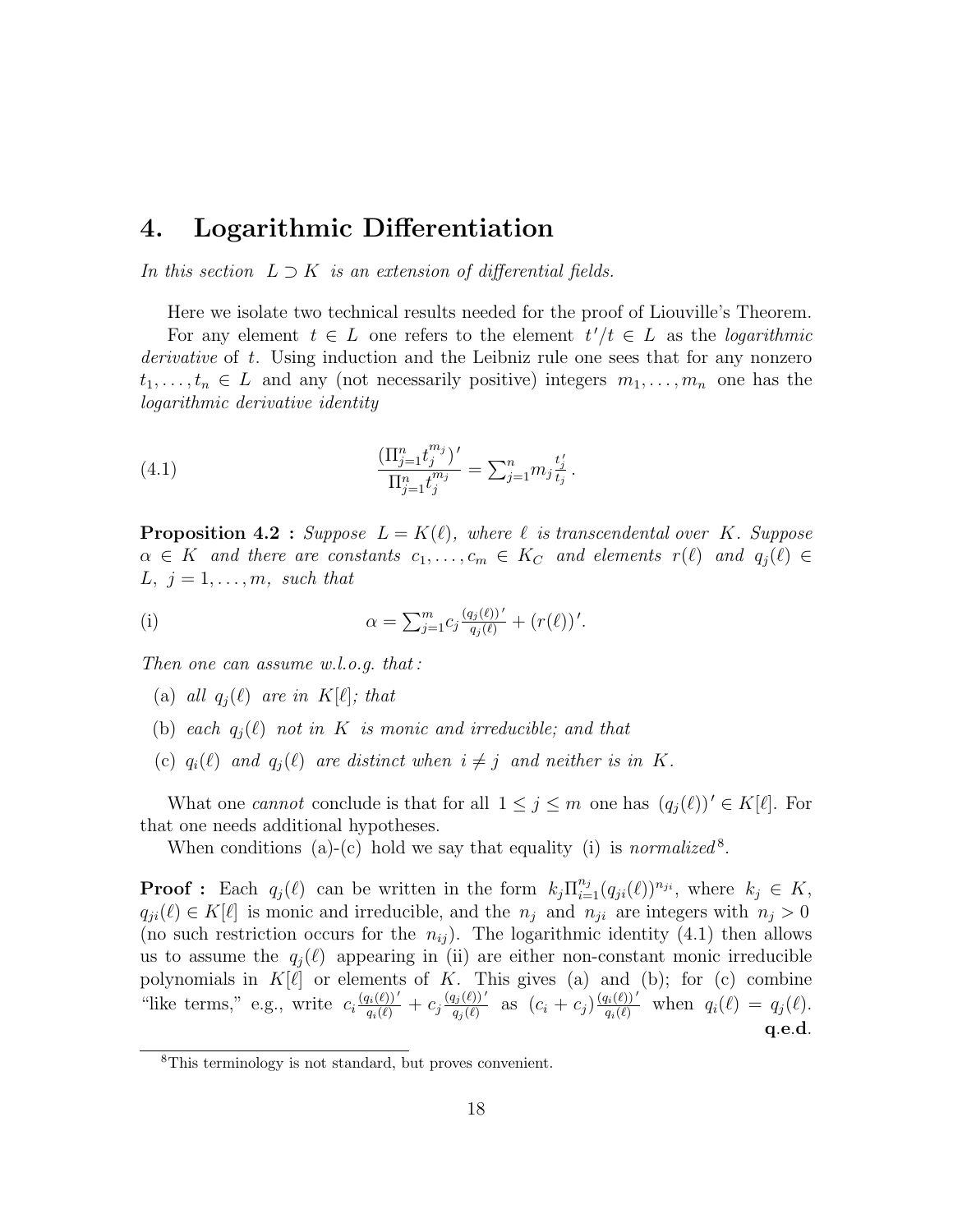**Proposition 4.3** : Assume  $L = K(\ell)$ , where  $\ell$  is transcendental over K and  $\ell' \in K[\ell]$ . Suppose  $\alpha \in K$ , and that  $p(\ell)$  is a monic irreducible polynomial such that  $(p(\ell))' \in K[\ell]$  is not divisible by  $p(\ell)$ . Then in any normalized equality

(i) 
$$
\alpha = \sum_{j=1}^{m} c_j \frac{(q_j(\ell))'}{q_j(\ell)} + (r(\ell))'.
$$

one has  $q_j(\ell) \neq p(\ell)$  for  $j = 1, ..., m$ .

**Proof :** We first note, from  $\ell' \in K[\ell]$  and Proposition 1.13, that  $K[\ell] \supset K$  is a differential ring extension.

Suppose  $p(\ell) \in K[\ell]$  has the stated properties. In view of the preceding comment  $(p(\ell))'/p(\ell)$  must be in reduced form when regarded as an element of the quotient field  $K(\ell)$  of  $K[\ell]$ . If for some  $q_i(\ell)$  appearing in (i) we have  $q_i(\ell) = p(\ell)$ , it follows that  $(p(\ell))'/p(\ell)$  must be a term of the partial fraction expansion of  $\sum_{j=1}^{m} c_j \frac{(q_j(\ell))'}{q_i(\ell)}$  $\frac{q_j(\ell)\Gamma}{q_j(\ell)}$ . Indeed, one sees immediately that this partial fraction expansion contains only one term with denominator involving  $p(\ell)$ , and that denominator is  $p(\ell)$  alone.

Since  $\alpha$  has no denominators it is evident from (i) that this last-mentioned term must be canceled by a term in the partial fraction expansion of  $(r(\ell))'$ . This in turn forces the appearance of  $p(\ell)$  as a denominator in the partial fraction expansion of  $r(\ell)$ . Each such occurrence in the latter expansion has the form  $f(\ell)/\left(p(\ell)\right)^e$ , where the degree of  $f(\ell)$  is less than that of  $p(\ell)$ . Let  $d \geq 1$  denote the maximal such e. The corresponding terms of the partial fraction expansion of  $(r(\ell))'$  then consist of

$$
\left(\frac{f(\ell)}{(p(\ell))^d}\right)' = \left(f(\ell)(p(\ell))^{-d}\right)' = \frac{-d \cdot f(\ell) \cdot (p(\ell))'}{(p(\ell))^{d+1}} + \frac{(f(\ell))'}{(p(\ell))^d}
$$

together with at most finitely many quotients of the form  $q(\ell)/(p(\ell))^h$ , each with  $1 \leq h < d+1$ . Arguing as at the beginning of the paragraph we conclude that the term  $-\frac{d f(\ell)\cdot (p(\ell))'}{(p(\ell))^{d+1}}$  must be canceled by a term in the partial fraction expansion of  $\sum_m$  $\sum_{j=1}^{m} C_j \frac{(\tilde{q_j}(\ell))'}{q_i(\ell)}$  $\frac{q_j(\ell)}{q_j(\ell)}$ . But this is impossible, since we have already noted that in this latter expansion the relevant denominator only involves  $p(\ell)$  to the first power. The result  $q.e.d.$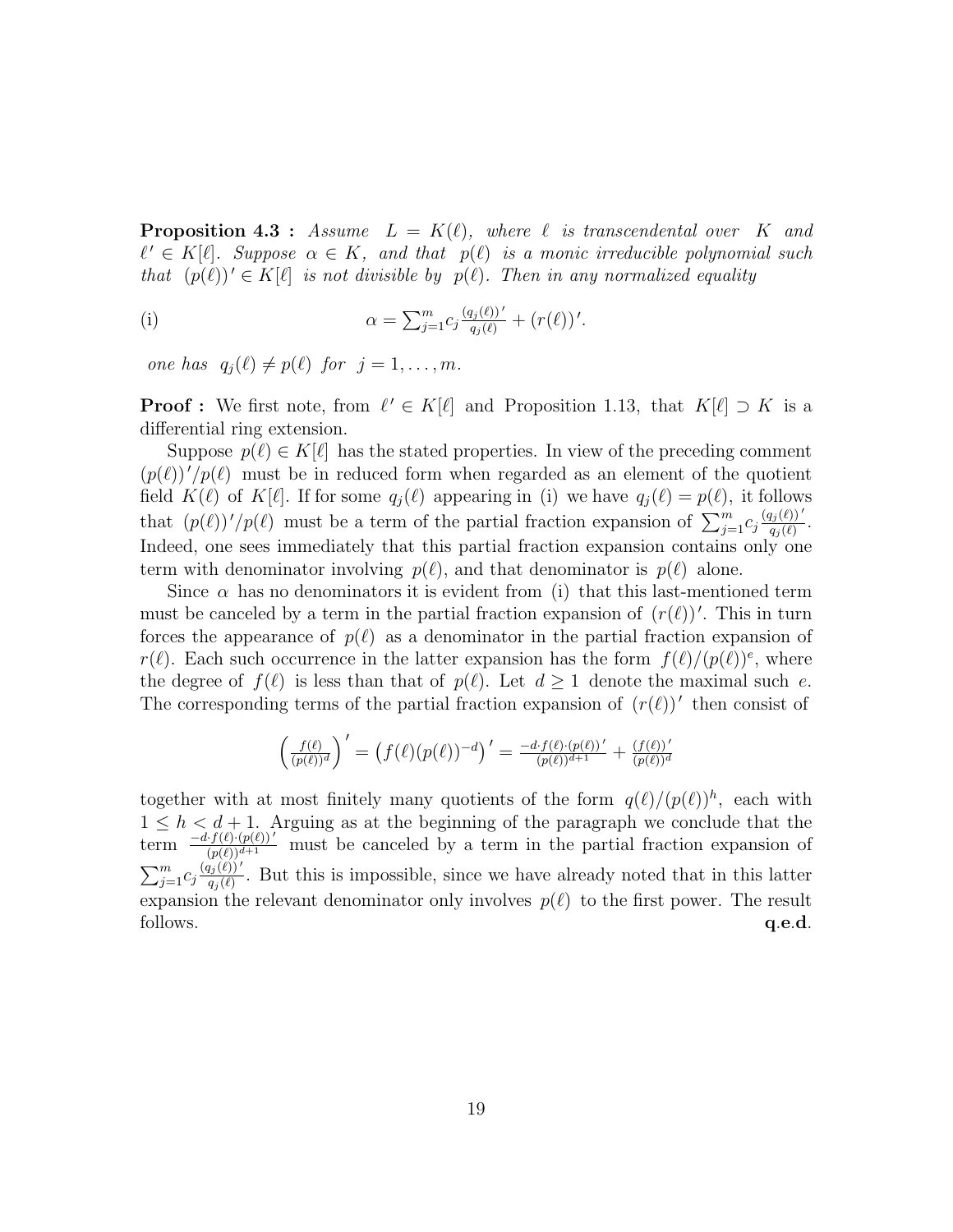## 5. Integration in Finite Terms

Throughout the section K denotes a differential field of characteristic 0.

In this section we prove the theorem of Liouville cited in the introduction<sup>9</sup>. Our first order of business is making precise the notion of an "elementary function."

Let K be a differential field. An element  $\ell \in K$  is a *logarithm* of an element  $k \in K \setminus \{0\}$ , and k an exponential of  $\ell$ , if  $\ell' = k'/k$  or, equivalently, if  $k' = k\ell'$ . When this is the case it is customary to write  $\ell$  as ln k and/or k as  $e^{\ell}$ ; one then has the expected formulas

(5.1) 
$$
(\ln k)' = k'/k
$$
 and  $(e^{\ell})' = e^{\ell} \ell'$ .

These definitions are obvious generalizations of concepts from elementary calculus, and examples are therefore omitted.

Let  $K(\ell) \supset K$  be a non-trivial simple differential field extension. One says that  $K(\ell)$  is obtained from K by

- (a) the *adjunction of an algebraic element over* K when  $\ell$  algebraic over K, by
- (b) the adjunction of a logarithm of an element of K when  $\ell = \ln k$  for some  $k \in K$ , or by
- (c) the adjunction of an exponential of an element of K when  $\ell = e^k$  for some  $k \in K$ .

A differential field extension  $L \supset K$  is *elementary* if there is a finite sequence of intermediate differential field extensions  $L = K_n \supset K_{n-1} \supset \cdots \supset K_0 = K$  such that each  $K_{i+1} \supset K_i$  has one of these three forms, and when this is the case any  $\ell \in L$ is said to be *elementary* over  $K$ . By an *elementary function* we mean an element of an elementary differential field extension  $L \supset R(x)$  wherein  $R = \mathbb{R}$  or  $\mathbb{C}$ , the elements of  $L$  are functions<sup>10</sup> (in the sense of elementary calculus), and the standard derivative is assumed.

<sup>&</sup>lt;sup>9</sup>Our argument is from  $[Ros_2]$ , which is adapted from  $[Ros_1]$ . A generalization of Liouville's Theorem 5.2 can be found in  $[Ros<sub>3</sub>]$ .

 $10$ The algebraic treatment is much cleaner when the relevant differential fields are defined in terms of function germs at a point of  $R$ . For example, one can then ignore the fact that a rational function  $f \in \mathbb{R}(x)$  has a vastly different domain than  $\ln x$ . Readers familiar with the germ concept should have no trouble formulating such an approach. That framework has been slighted in these notes - it appears only in Example 2.2(b) - since readers are not assumed familiar with function germs, and it is not clear that the benefits would be worth the work involved in presenting the necessary background.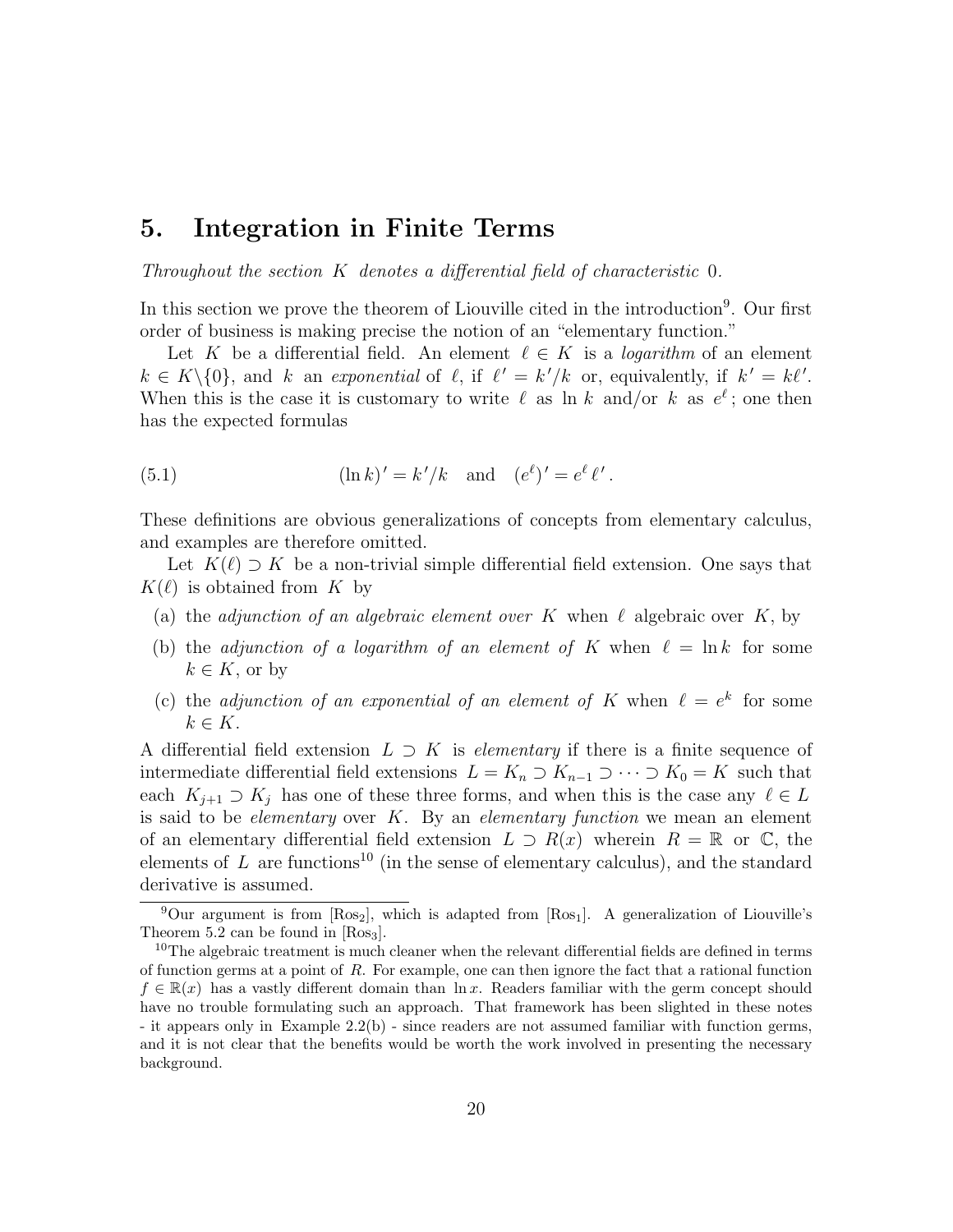**Theorem 5.2 (Liouville):** Let K be a differential field of characteristic 0 and let  $\alpha \in K$ . Then  $\alpha$  has a primitive within an elementary no new constant differential field extension of K if and only if there are constants  $c_1, \ldots, c_m \in K_C$  and elements  $\beta_1, \ldots, \beta_m, \gamma \in K$  such that  $\beta_j \neq 0$  for  $j = 1, \ldots, m$  and

(i) 
$$
\alpha = \sum_{j=1}^m c_j \frac{\beta'_j}{\beta_j} + \gamma'.
$$

#### Proof (M. Rosenlicht) :

 $\Rightarrow$  By assumption there is a tower  $K_n \supset K_{n-1} \supset \cdots \supset K_0 = K$  of differential field extensions such that each  $K_j$  with  $j \geq 1$  is obtained from  $K_{j-1}$  by the adjunction of an algebraic element over  $K_{i-1}$ , a logarithm of an element of K, or an exponential of an element in K. Moreover, there is an element  $\rho \in K_n$  such that  $\rho' = \alpha$ .

We argue by induction on the "length"  $n \geq 0$  of an elementary extension, first noting that when  $n = 0$  the desired equality holds by taking  $m = 1, c_1 = 0$ , and  $\gamma := \rho$ . If  $n > 0$  and the result holds for  $n-1$  we can view  $\alpha$  as an element of  $K_1$  and thereby apply the induction hypothesis to the elementary extension  $K_n \supset K_1$ , obtaining a non-negative integer m, constants  $c_1, \ldots, c_m \in K_1$  and elements  $\beta_1, \ldots, \beta_m, \gamma \in K_1$ such that the displayed equation of the theorem statement holds. Since the extension  $K_1 \supset K$  has no new constants we must actually have  $c_i \in K_C$  for  $j = 1, \ldots, m$ , and we are thereby reduced to proving the following result: If  $\alpha \in K$  can be written as displayed above, with all  $c_j \in K_C$  and  $\gamma$  and all  $\beta_j$  in  $K(\ell) = K_1$ , then it can also be expressed in this form, although possibly with a different m and different  $c_j$ ,  $\gamma$ and  $\beta_i$ , with all  $c_i$  again in  $K_C$ , but with  $\gamma$  and all  $\beta_i$  now contained in K.

Case (a):  $\ell$  is algebraic over K.

Choose an algebraic closure  $K^a$  for K containing  $K(\ell)$  and let  $\sigma_i: K(\ell) \to K^a$ be the distinct embeddings of  $K(\ell)$  into  $K^a$  over K,  $i = 1, \ldots, s$ , where w.l.o.g.  $\sigma_1$ is inclusion. Then the images  $\ell_i := \sigma_i(\ell)$  are the roots of the monic irreducible polynomial  $p \in K[x]$  of  $\ell$ , and the  $\sigma_i$  permute these roots.

Extend the given derivation to  $K^a$ . This extension is unique by Theorem 3.4(c), and will again be denoted  $\delta$ . Since each  $\sigma_i \circ \delta \circ \sigma_i^{-1}$  $i_i^{-1}: K^a \to K^a$  is also a derivation extending  $\delta|_K$  this uniqueness forces  $\sigma_i \circ \delta \circ \sigma_i^{-1} = \delta$ , i.e.,

$$
\sigma_i \circ \delta = \delta \circ \sigma_i, \qquad i = 1, \dots, s.
$$

Recall that in this case<sup>11</sup>  $K(\ell) = K[\ell]$ . For any  $q(\ell) \in K[\ell]$  we obviously have

<sup>11</sup>See Footnote 5.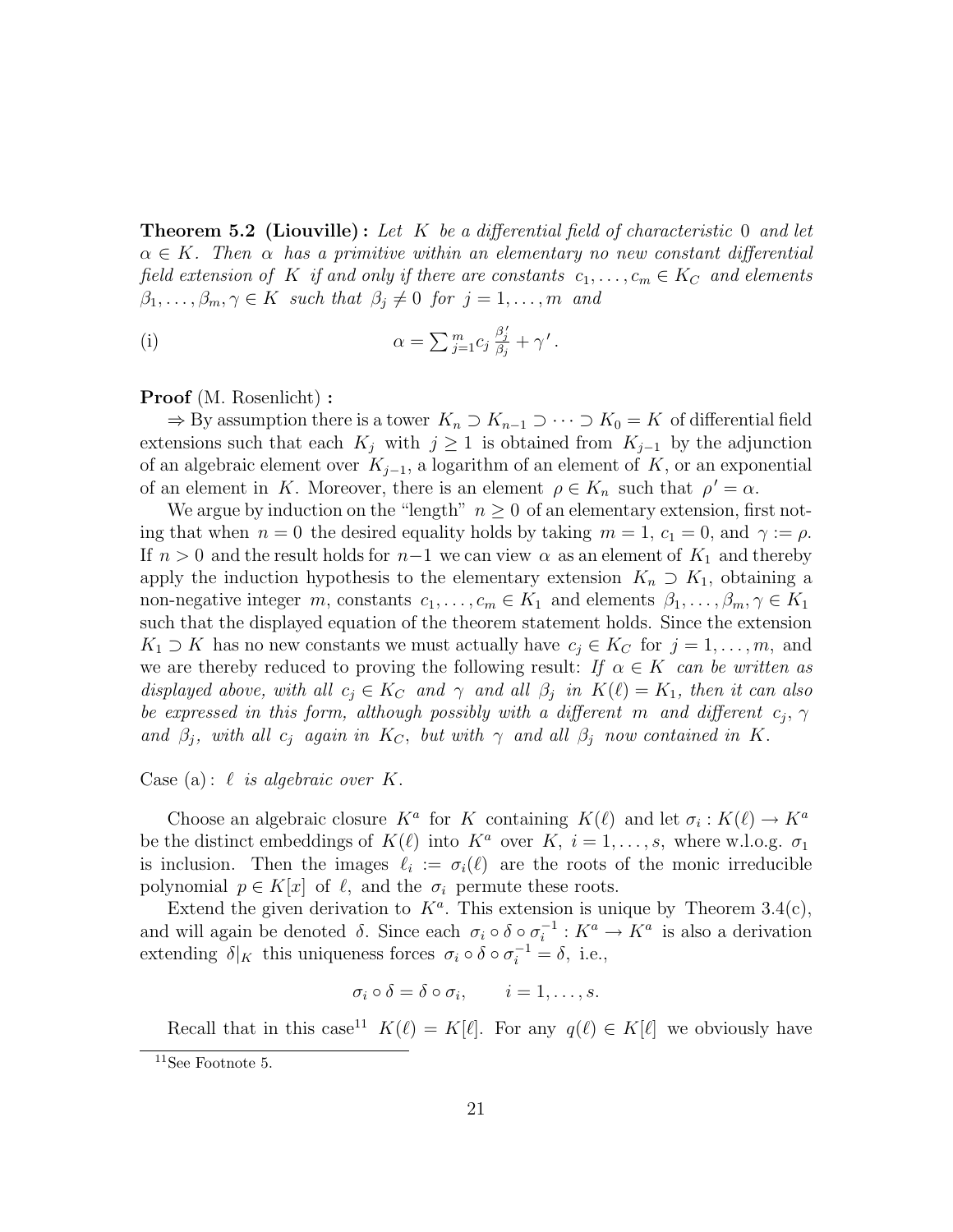$\sigma_i(q(\ell)) = q(\ell_i)$ , and from the displayed formula of the previous paragraph we see that  $\sigma_i((q(\ell))') = (q(\ell_i))' \in K[\ell]$  holds as well,  $i = 1, \ldots, s$ .

Choose polynomials  $q_1, \ldots, q_n, r \in K[x]$  such that

$$
\beta_j = q_j(\ell),
$$
  $j = 1, ..., n,$  and  $\gamma = r(\ell).$ 

Write (i) accordingly, i.e., as

$$
\alpha = \sum_{j} c_j \frac{(q_j(\ell))'}{q_j(\ell)} + (r(\ell))'
$$

then apply  $\sigma_i$  to obtain

$$
\alpha = \sum_j c_j \frac{\sigma_i(\beta_j')}{\sigma_i(\beta_j)} + \sigma_i(\gamma')
$$
  
= 
$$
\sum_j c_j \frac{(\sigma_i(\beta_j))'}{\sigma_i(\beta_j)} + (\sigma_i(\gamma))'
$$
  
= 
$$
\sum_j c_j \frac{(q_j(\ell_i))'}{q_j(\ell_i)} + (r(\ell_i))'.
$$

Summing over i, dividing by s (which requires the characteristic 0 hypothesis), and appealing to the logarithmic derivative identity (4.1) yields

$$
\alpha = \frac{1}{s} \sum_{i} \left( \sum_{j} c_{j} \frac{(q_{j}(\ell_{i}))'}{q_{j}(\ell_{i})} \right) + \frac{1}{s} \cdot \sum_{i} (r(\ell_{i}))'
$$
  
\n
$$
= \sum_{j=1}^{n} \frac{c_{j}}{s} \left( \sum_{i} \frac{(q_{j}(\ell_{i}))'}{q_{j}(\ell_{i})} \right) + \frac{1}{s} \left( \sum_{i=1}^{s} r(\ell_{i}) \right)'
$$
  
\n
$$
= \sum_{j=1}^{n} \frac{c_{j}}{s} \frac{\left( \Pi_{i=1}^{s} q_{j}(\ell_{i}) \right)'}{\Pi_{i=1}^{s} q_{j}(\ell_{i})} + \left( \frac{\sum_{i=1}^{s} r(\ell_{i})}{s} \right)'
$$

By construction each of the products and sums on the right-hand-side of this equality is fixed by each  $\sigma_i$ , and as a result must belong K (the usual symmetric polynomial argument). This last expression for  $\alpha$  therefore has the required form.

Having established Case (a) we may assume, for the remainder of the proof, that  $\ell$  is transcendental over K. We can then find  $q_j(\ell), r(\ell) \in K(\ell)$  such that  $\beta_j = q_j(\ell)$ and  $\gamma = r(\ell)$ , and thereby write

(ii) 
$$
\alpha = \sum_{j=1}^{n} c_j \frac{(q_j(\ell))'}{q_j(\ell)} + (r(\ell))'.
$$

Indeed, we can assume this equality is normalized in the sense of Proposition 4.2.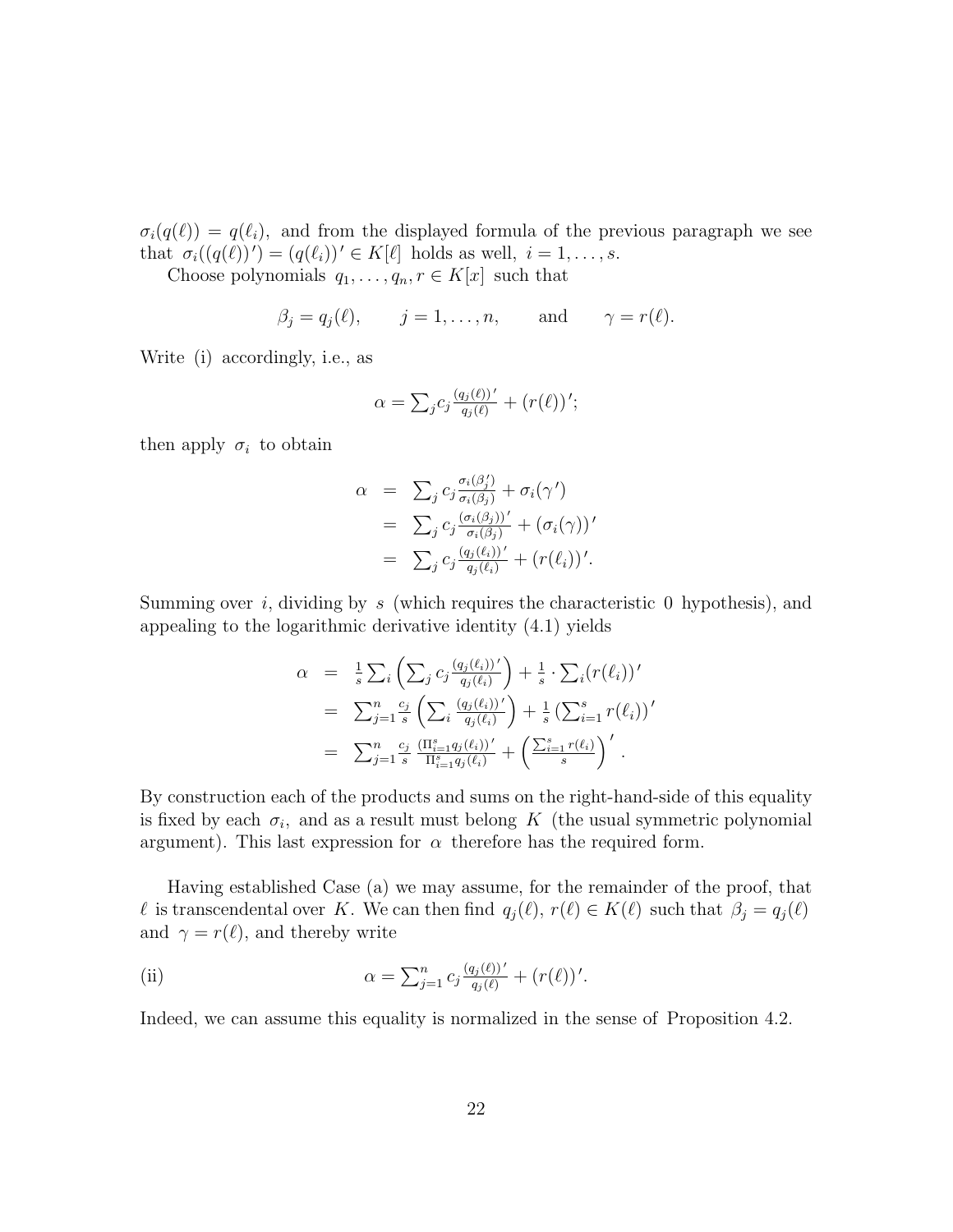Case (b):  $\ell$  is a logarithm of an element of K, i.e.,  $\ell' = k'/k$  for some  $k \in K$ .

First note from  $\ell' = k'/k \in K \subset K[\ell]$ , Proposition 1.13 and Example 1.12(b) that  $K(\ell) \supset K$  is a differential field extension.

Let  $p(\ell) \in K[\ell]$  be non-constant, monic and irreducible. From monotonicity we see that  $(p(\ell))'$  has lower degree than  $p(\ell)$ , and as a result that  $p(\ell)$  cannot divide  $(p(\ell))' \in K[\ell]$ . It follows from Proposition 4.3 that all  $q_i(\ell)$  appearing in the sum  $\frac{\Psi(1)}{\nabla n}$  $j=1 \choose j=1 \choose q_i(\ell)}$  within (ii) are in K, and we therefore only need be concerned with  $r(\ell).$ 

To that end observe from  $(r(\ell))' \in K$  and Proposition 2.3(b) (which requires the no new constant hypothesis) that  $r(\ell)$  must have the form  $r(\ell) = c\ell + \hat{c}$ , where  $c \in K_C$  and  $\hat{c} \in K$ . Equality (ii) is thereby reduced to

$$
\alpha = \sum_{j=1}^{n} c_j \frac{q'_j}{q_j} + c \frac{k'}{k} + \hat{c}',
$$

precisely as desired.

Case (c):  $\ell$  is an exponential of an element of K, i.e.,  $\ell'/\ell = k'$  for some  $k \in K$ .

In this case we see from  $\ell' = \ell k' \in K[\ell]$ , Proposition 1.13 and Example 1.12(b) that  $K(\ell) \supset K$  is a differential field extension.

As in Case (b) let  $p(\ell) \in K[\ell]$  be non-constant, monic, and irreducible. From Proposition 2.6 (and the irreducibility of p) we see that for  $p(\ell) \neq \ell$  we have  $(p(\ell))' \in$  $K[\ell]$ , and that  $p(\ell)$  does not divide  $(p(\ell))'$ ; we can then argue as in the previous case to conclude that all  $q_j := q_j(\ell)$  in (ii) are in K, with  $q_j(\ell) = \ell$  as a possible exception.

On the other hand, in all cases the quotients  $(q_j(\ell))'/q_j(\ell)$  are in K, and the same therefore holds for  $(r(\ell))'$ . A second appeal to Proposition 2.6(b) gives  $r :=$  $r(\ell) \in K$ .

If  $q_i(\ell) \neq \ell$  for all j we are done, so assume w.l.o.g. that  $q_1(\ell) = \ell$ . We can then write

$$
\alpha = c_1 \frac{\ell'}{\ell} + \sum_{j=2}^n c_j \frac{q_j'}{q_j} + r' = \sum_{j=2}^n c_j \frac{q_j'}{q_j} + (c_1 k + r)' ,
$$

which achieves the required form.

$$
\Leftarrow \text{ When (i) holds we have } \alpha = \left(\sum_{j=1}^{m} c_j \ln \beta_j + \gamma\right)'. \tag{4.6.1}
$$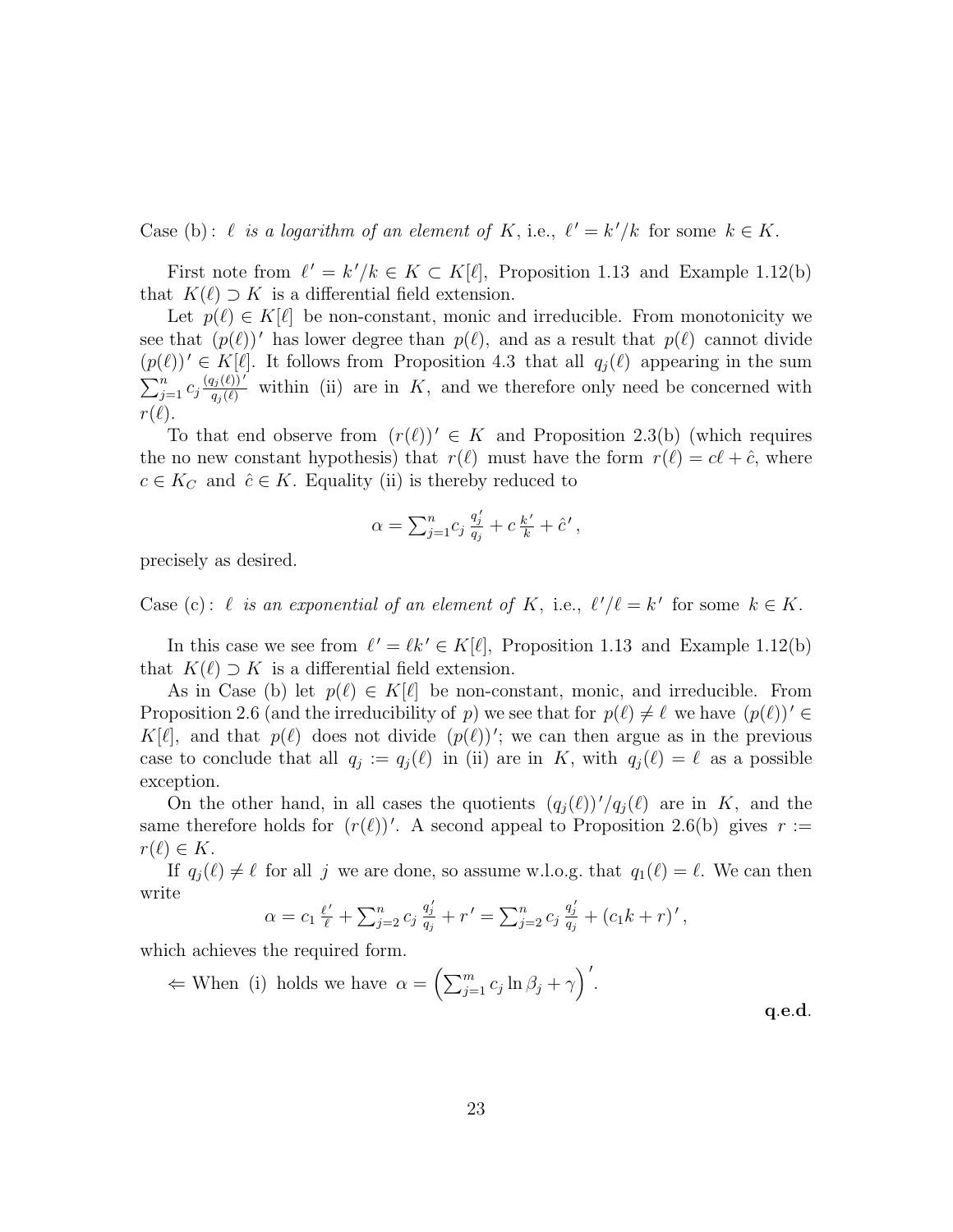Corollary 5.3 (Liouville) : Suppose  $E \subset K = E(e^g)$  is a no new constant differential extension of fields of characteristic 0 obtained by adjoining the exponential of an element  $g \in E$ . Suppose in addition that  $e^g$  is transcendental over E and let  $f \in E$  be arbitrary. Then  $f e^g \in K$  has a primitive within some elementary no new constant differential field extension of K if and only if there is an element  $a \in E$ such that

(i) 
$$
f = a' + ag'.
$$

**Proof**: To ease notation write  $e^g$  as  $\ell$ .

 $\Rightarrow$  By Theorem 5.2 the element  $f \ell \in K$  has a primitive as stated if and only if there are elements  $c_j \in K_C = E_C$  and elements  $\gamma$  and  $\beta_j \in K$ ,  $j = 1, \ldots, m$ , such that

(ii) 
$$
f\ell = \sum_{j=1}^m c_j \frac{\beta'_j}{\beta} + \gamma'.
$$

Write  $\gamma$  as  $r(\ell)$  and  $\beta_j$  as  $g_j(\ell)$  and assume, as in the discussion surrounding equation (ii) of the proof of Theorem 5.2, that the  $q_i(\ell)$  are either non-constant monic irreducible polynomials in  $K[\ell]$  or elements of E. Arguing as in Case (c) of that proof (again with K replaced by E) we can then conclude that  $\ell$  is both the only possible monic irreducible factor in a denominator of the partial fraction expansion of  $r(\ell)$ as well as the only possibility for a monic irreducible  $g_i(\ell) \in K[\ell]\backslash E$ . But this gives as wen as the omy possibility for a monic frieducible  $g_j(\ell) \in K[\ell] \setminus E$ . But this gives  $(g_j(\ell))'/g_j(\ell) \in E$  for all j as well as  $r(\ell) = \sum_{j=-t}^{t} k_j \ell^j$ , where  $t > 0$  is an integer and the coefficients  $k_j$  are in E. In particular, (ii) can now be written

$$
f\ell = c + \sum_{j=-t}^{t} k'_j \ell^j + g' \sum_{j=-t}^{t} j k_j \ell^j = c + \sum_{j=-t}^{t} (k'_j + j g' k_j) \ell^j.
$$

and upon comparing the K-coefficients of equal powers of  $\ell$  we conclude that  $f =$  $k'_1 + k_1 g'$ . Equation (i) then follows by taking  $a = k_1$ .

 $\Leftarrow$  When (i) holds  $ae^g \in K$  is a primitive of  $fe^g$ .

q.e.d.

**Corollary 5.4** : For  $R = \mathbb{R}$  or  $\mathbb{C}$  the function  $x \in R \mapsto e^{x^2} \in R$  has no elementary primitive.

By an *elementary primitive* we mean a primitive within some elementary no new constant differential field extension of  $R(x)(e^{x^2})$ .

**Proof**: By Corollaries 2.4 and 5.3 the given function has an elementary primitive if and only if there is a function  $a \in R(x)$  such that  $1 = a' + 2ax$ .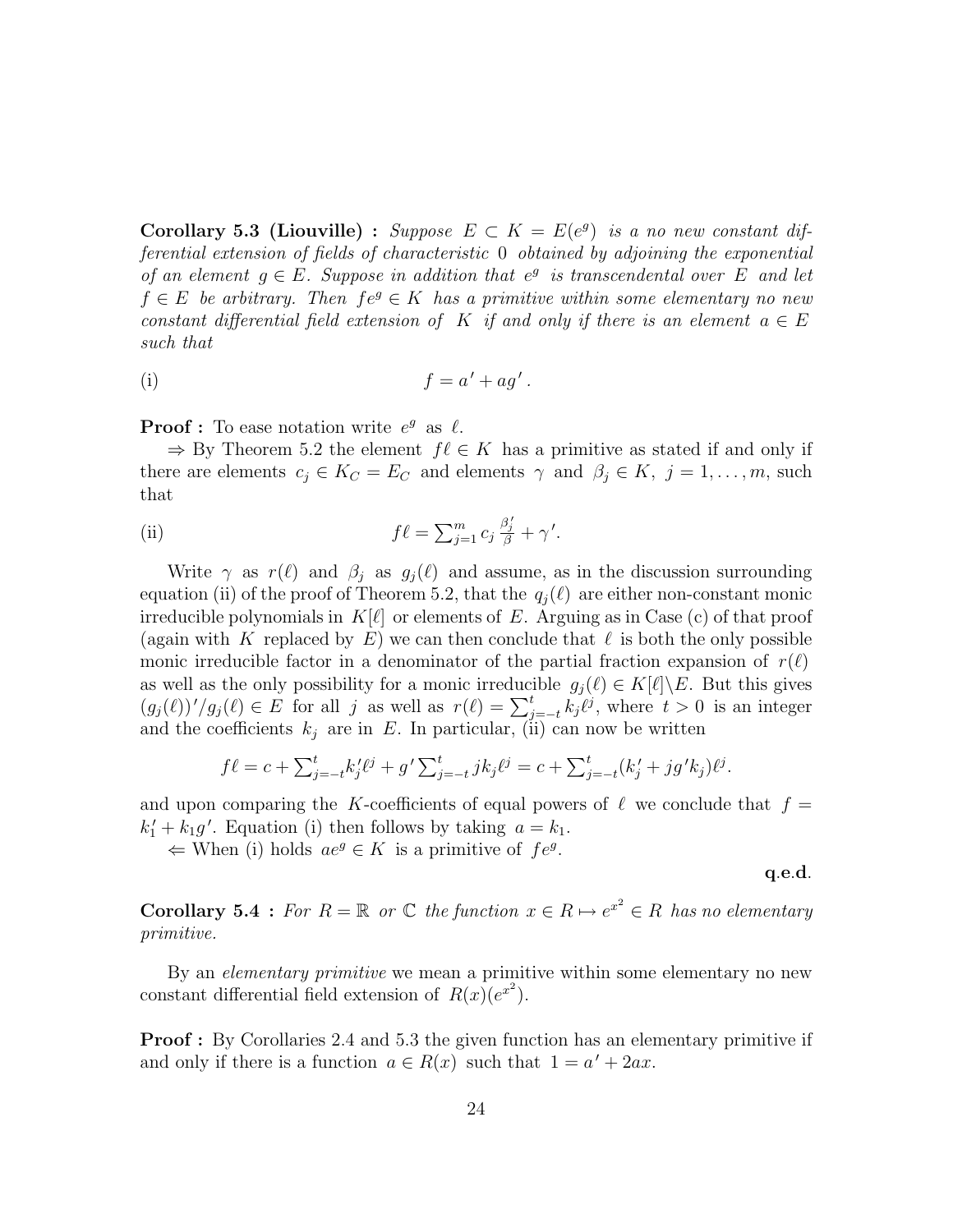There is no such function. To see this assume  $a = p/q \in R(x)$  satisfies this equation, where w.l.o.g.  $p, q \in R[x]$  are relatively prime. Then from  $1 = \frac{qp'-q'p}{q^2}$  $\frac{-q'p}{q^2} +$  $2 \cdot \frac{px}{a}$  $\frac{dx}{q} \Rightarrow q - 2px - p' = -\frac{-q'p}{q}$  $\frac{q'p}{q}$  we see that  $q|q'p$ . Now choose  $s, t \in R[x]$  such that  $sq + tp = 1$ , whereupon multiplication by q' gives  $sqq' + tp' = q'$ . From  $q|q'p$ we conclude that  $q|q'$ , hence  $q' = 0$ , and q is therefore a constant polynomial, i.e., w.l.o.g.  $a = p$ . Comparing the degrees in x on the two sides of  $1 = a' + 2ax$  now results in a contradiction.  $q.e.d.$ 

#### Remarks 5.5 :

- (a) Additional examples of meromorphic functions without elementary primitives, including  $\sin z/z$ , are treated on pp. 971-2 of  $[Ros_2]$ . The arguments are easy (but not always obvious) modifications of the proof of Corollary 5.4.
- (b) One can (easily) produce an elementary differential field extension of the rational function field  $\mathbb{R}(x)$  containing arctan x (we are assuming the standard derivative), but not one with no new constants. Indeed, it is not hard to show that  $1/(x^2+1)$  cannot be written in the form (i) of the statement Theorem 5.2 (see p. 598 of  $[Ros_2]$ ). This indicates the importance of the no new constant hypothesis in the statement of Liouville's Theorem.